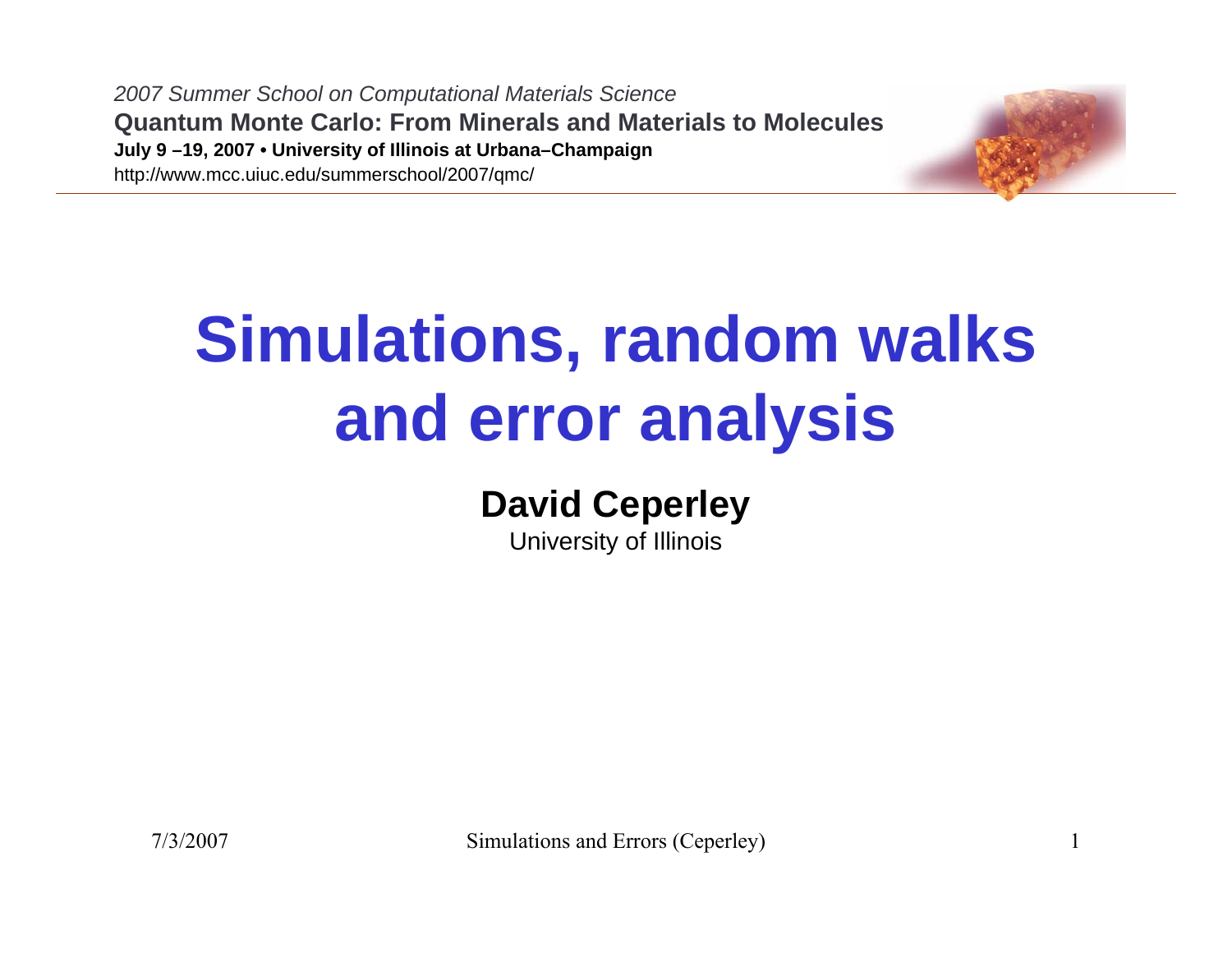### Simulations

- $\bullet$  What is a simulation?
	- It has an internal state "S"
		- In classical mechanics, the state = positions  $\{q_i\}$  and velocities  $\{p_i\}$  of the particles.
		- In Ising model, they are the spins (up or down  $\{\sigma_i\}$ ) of the particles.
	- A rule for changing the state  $S_{n+1} = T (S_n)$ 
		- In a random case, the new state is sampled from a distribution  $T(S_{n+1}|S_n)$ .
	- $-$  From initial state S<sub>0</sub>, we repeat the iteration many times: n⇒∞

 $S_0 \Rightarrow S_1 \Rightarrow S_2 \Rightarrow S_3 \Rightarrow S_4 \Rightarrow S_5 \Rightarrow ..... S_n \Rightarrow S_{n+1} \Rightarrow$ 

- The *iteration index* "n" is called "time." It could be either "real time" or an iteration count, a pseudo-time, sometimes called *Monte Carlo time*.
- $\bullet$  Simulations can be:
	- Deterministic (e.g. Newton's equations via Molecular Dynamics)
	- Stochastic (Monte Carlo, Brownian motion,…)

*Nonetheless, you analyze in a similar way.*

• **Why do a simulation? It is the only exact method for general many-body problems! As with experiment: the rules of the simulation can be simple but output can be unpredictable.**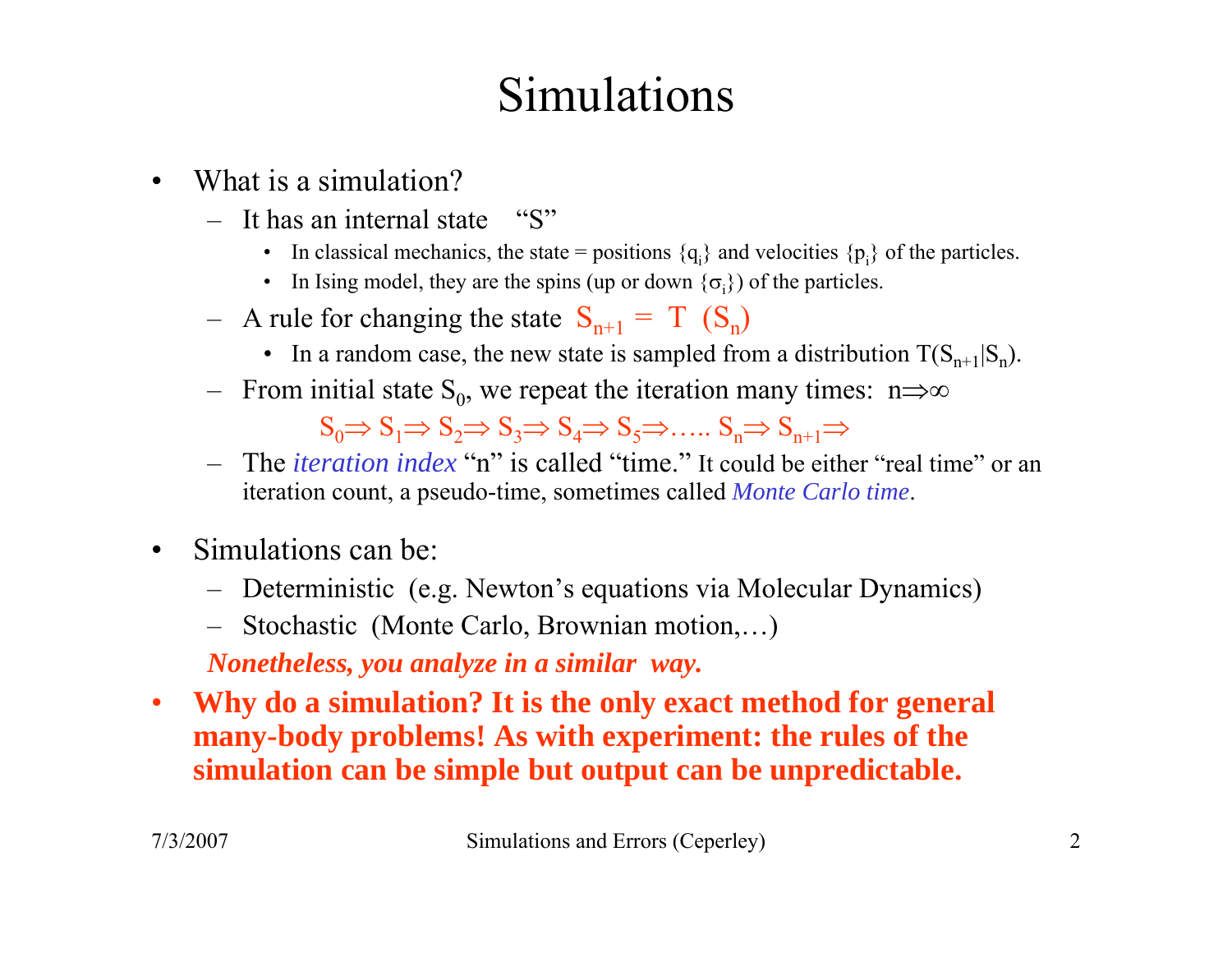# Ergodicity

- Typically simulations are assumed to be ergodic:
	- after a certain time the system loses memory of its initial state,  $S_0$ , except possibly for certain conserved quantities such as the energy, momentum.
	- The *correlation time* κ (which we will define soon) is the number of iterations it takes to forget.
	- If you look at (non-conserved) properties for times much longer κ, they are unpredictable as if randomly sampled from some distribution.
	- –Ergodicity is often easy to prove for the random transition but usually difficult for the deterministic simulation.

The assumption of egodicity is used for:

- Warm up period at the beginning (or equilibration)
- To get independent samples for computing errors.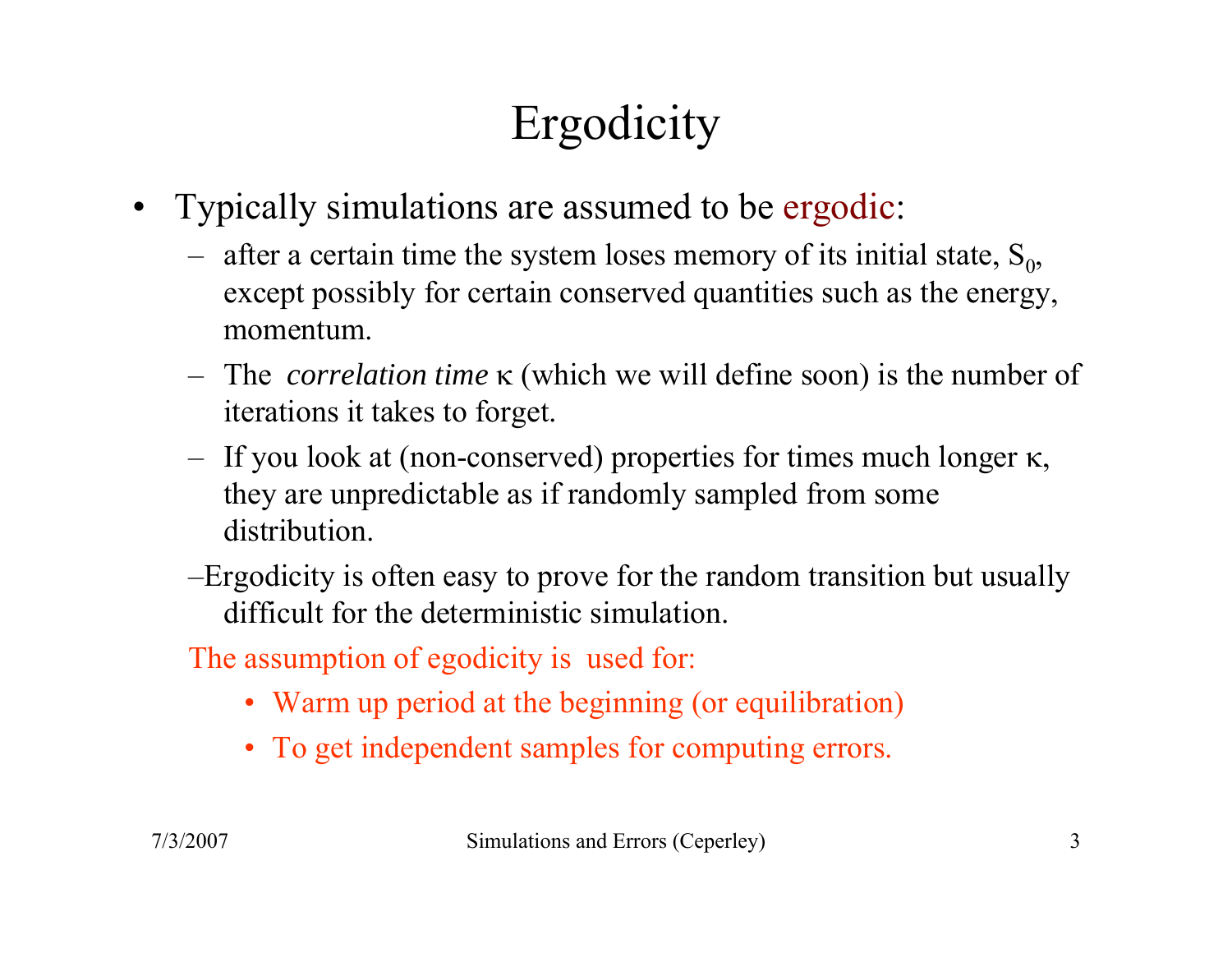# **Equilibrium distribution**

- Let  $F_t(S|S_0)$  be the distribution of state after time t.
- $\bullet$  If the system is ergodic, no matter what the initial state, one can characterize the state of the system for  $t \gg \kappa$  by a unique *probability distribution: the equilibrium state*  F \*(S).

$$
\overline{\lim}_{t\to\infty} F(S \mid S_0) = F^*(S)
$$

- In classical statistical systems, this is the canonical Boltzmann distribution:  $F^*(S)=exp(-V(S)/kT)/Z$
- In VMC it is the square of the wavefunction
- In PIMC, it is the path distribution.
- • One goal is to compute averages to get static properties in equilibrium. e.g., **the energy:**

$$
U = \int dS F^*(S) V(S) \equiv \langle V(S) \rangle_{F^*}
$$

 $5$ imulations and Errors (Ceperley) 4 • Another is to compute dynamics: for example the diffusion constant.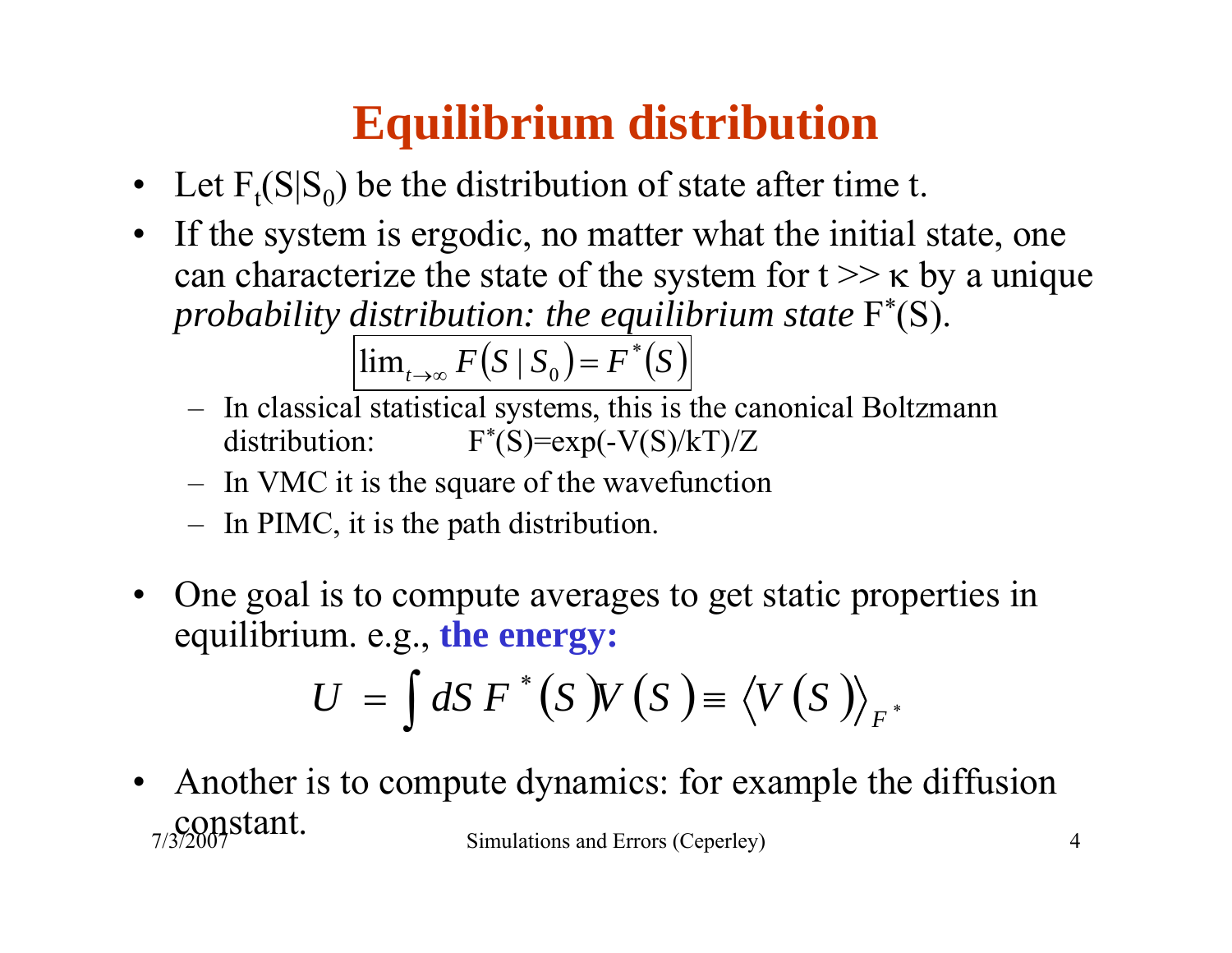#### **Equation of State Calculations by Fast Computing Machines**

NICHOLAS METROPOLIS, ARIANNA W. ROSENBLUTH, MARSHALL N. ROSENBLUTH, AND AUGUSTA H. TELLER. Los Alamos Scientific Laboratory, Los Alamos, New Mexico

**AND** 

EDWARD TELLER.\* Debartment of Physics. University of Chicago. Chicago. Illinois (Received March 6, 1953)

A general method, suitable for fast computing machines, for investigating such properties as equations of state for substances consisting of interacting individual molecules is described. The method consists of a modified Monte Carlo integration over configuration space. Results for the two-dimensional rigid-sphere system have been obtained on the Los Alamos MANIAC and are presented here. These results are compared to the free volume equation of state and to a four-term virial coefficient expansion.

#### **I. INTRODUCTION**

THE purpose of this paper is to describe a general method, suitable for fast electronic computing machines, of calculating the properties of any substance which may be considered as composed of interacting individual molecules. Classical statistics is assumed. only two-body forces are considered, and the potential field of a molecule is assumed spherically symmetric. These are the usual assumptions made in theories of liquids. Subject to the above assumptions, the method is not restricted to any range of temperature or density. This paper will also present results of a preliminary twodimensional calculation for the rigid-sphere system. Work on the two-dimensional case with a Lennard-Jones potential is in progress and will be reported in a later paper. Also, the problem in three dimensions is being investigated.

#### IL THE GENERAL METHOD FOR AN ARBITRARY POTENTIAL BETWEEN THE PARTICLES

In order to reduce the problem to a feasible size for numerical work, we can, of course, consider only a finite number of particles. This number  $N$  may be as high as several hundred. Our system consists of a squaret containing  $N$  particles. In order to minimize the surface effects we suppose the complete substance to be periodic, consisting of many such squares, each square containing  $N$  particles in the same configuration. Thus we define  $d_{AB}$ , the minimum distance between particles A and  $B$ , as the shortest distance between  $A$  and any of the particles  $B$ , of which there is one in each of the squares which comprise the complete substance. If we have a potential which falls off rapidly with distance, there will be at most one of the distances  $AB$  which can make a substantial contribution; hence we need consider only the minimum distance  $d_{AB}$ .

<sup>\*</sup> Now at the Radiation Laboratory of the University of California, Livermore, California.

t We will use the two-dimensional nomenclature here since it is easier to visualize. The extension to three dimensions is obvious.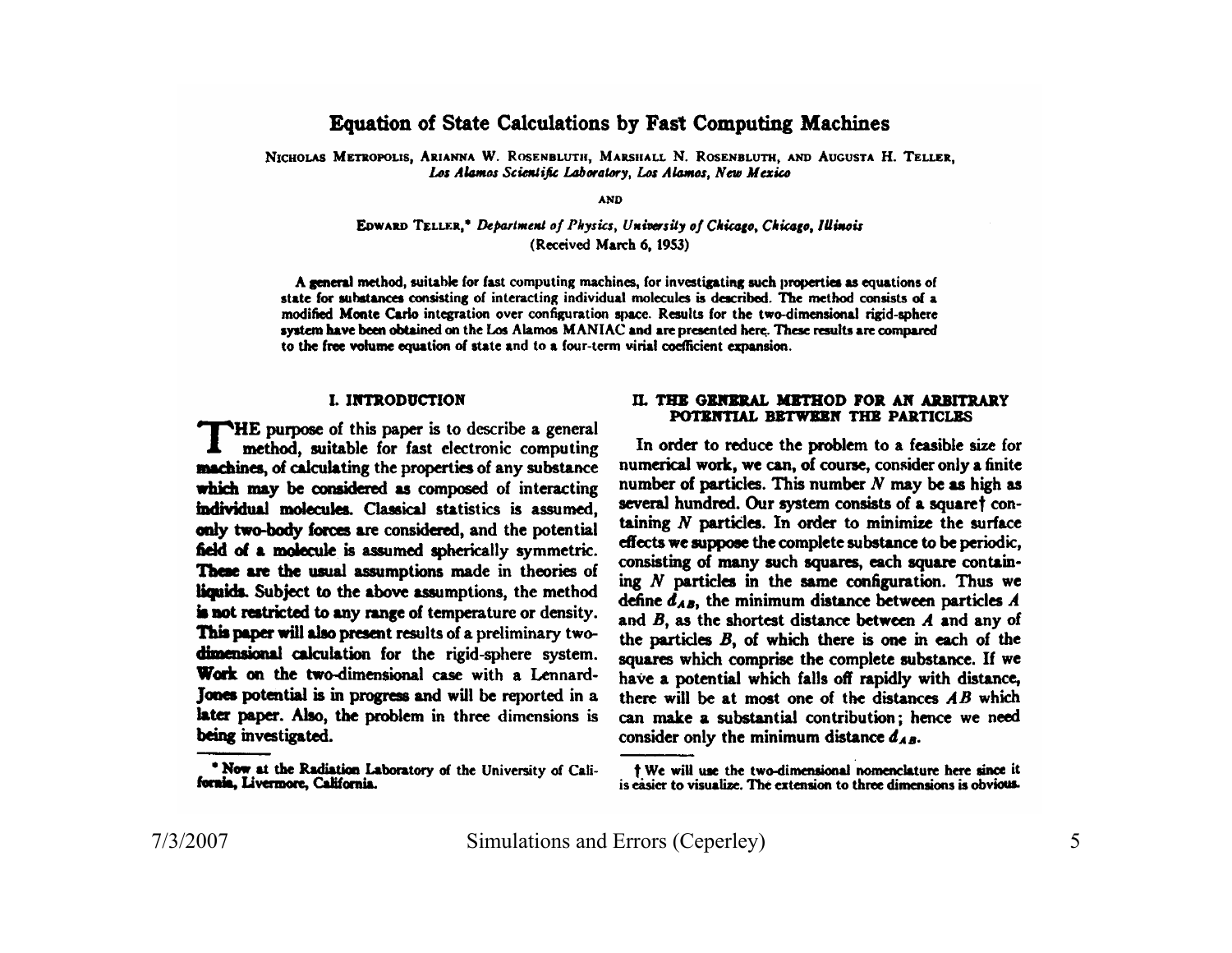### **Markov chain MC or Random Walk**

 $\bullet$ Markov chain is a random walk through phase space:

$$
s_1 \rightarrow s_2 \rightarrow s_3 \rightarrow s_4 \rightarrow \dots
$$

Here " *<sup>s</sup>*" is the state of the system.

- •ALL QMC is some type of Markov process. VMC is the simplest.
- $\bullet$ The transition probability is  $P(s_n \rightarrow s_{n+1})$  a *stochastic matrix*

$$
P(s \to s') \ge 0 \qquad \sum_{s'} P(s \to s') = 1
$$

- •In a Markov chain, the distribution of  $s_{n+1}$  depends only on  $s_n$  (by definition). *A drunkard has no memory!*
- $\bullet$ Let  $f_n(s)$  be the probability after "n" steps. It evolves according to a "master equation."

$$
f_{n+1}(s') = \sum_{s} f_n(s) P(s \rightarrow s')
$$
  

$$
f_{n+1} = P f_n
$$

 $\bullet$ The stationary states are eigenfunctions of  $P$ :  $\mathbf{P} \phi = \varepsilon \phi$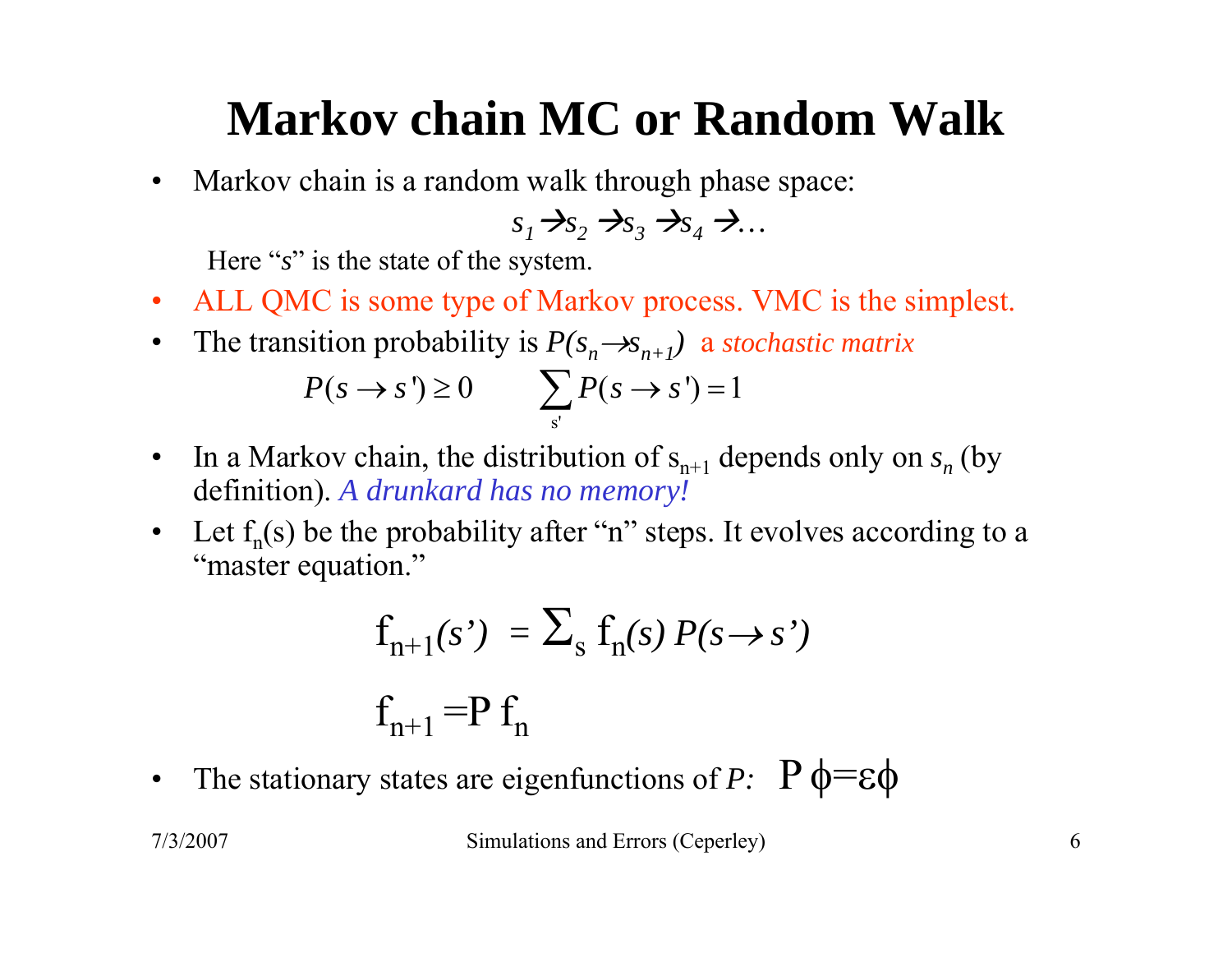- Because P is positive, the eigenvalues have  $\varepsilon \leq 1$ . An equilibrium state must have  $\varepsilon =$  1.
- $\bullet$  How many equilibrium states are there?
	- If it is *ergodic*, then it will converge to a unique stationary distribution (only one eigenfunction=1)
- (In contrast to MD) ergodicity can be proven if:
	- One can move everywhere in a finite number of steps with non-zero probability. *No barriers!*
	- Non-periodic transition rules. (e.g. hopping on a bi-partite lattice)
	- Average return time is finite. (No expanding universe.) Not a problem in a finite system.
- If ergodic, convergence is *geometrical and monotonic*.

$$
f_n(s) = \pi(s) + \Sigma_\lambda \varepsilon^n{}_\lambda c_\lambda \phi_\lambda(s)
$$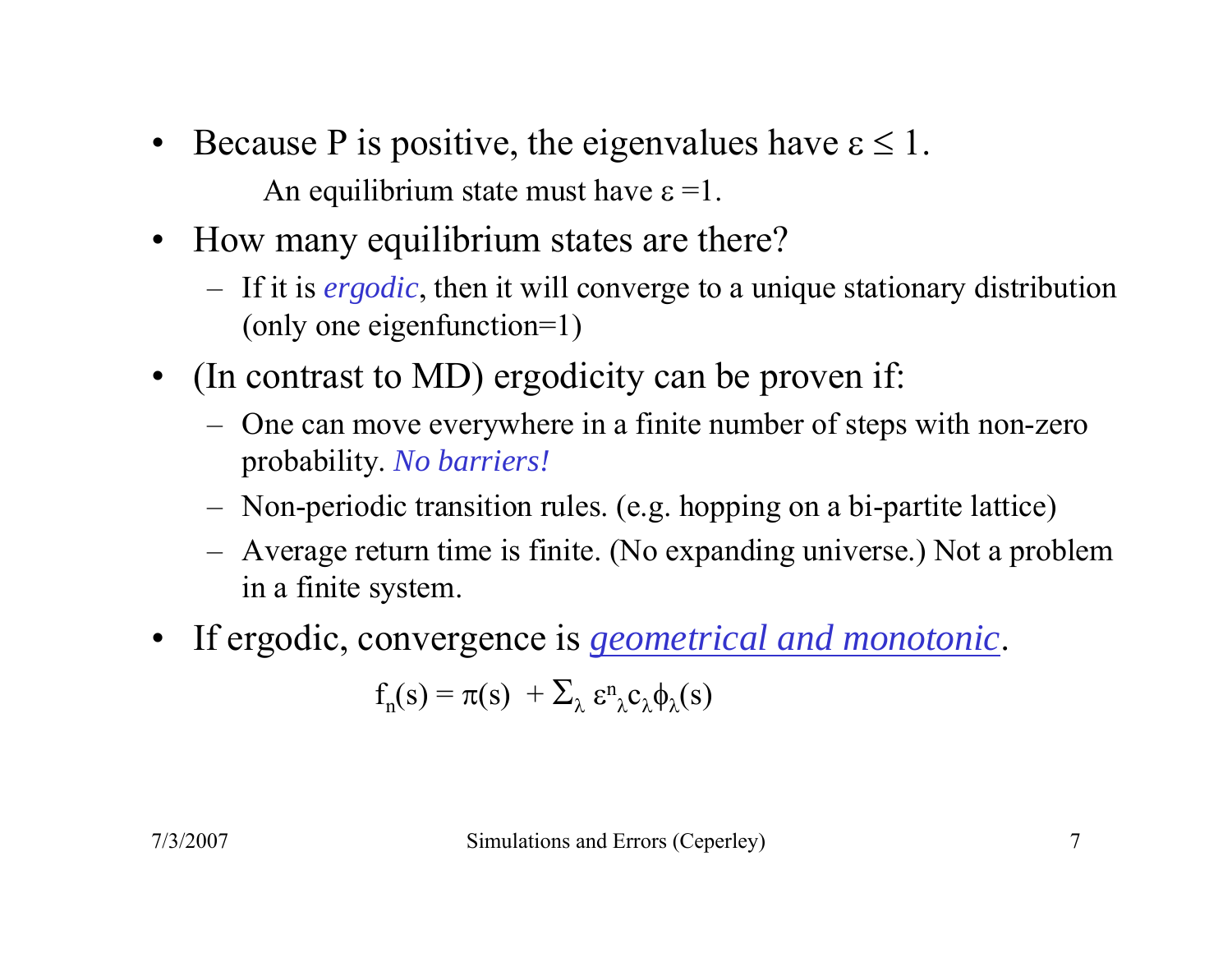# Metropolis algorithm

Three key concepts:

- 1. Sample by using an ergodic random walk.
- 2. Determine equilibrium state by using detailed balance.
- 3. Achieve detailed balance by using rejections.

**Detailed balance**:  $\pi(s) P(s \rightarrow s') = \pi(s')P(s' \rightarrow s)$ . *Rate balance from s to s'.*

Put π *(s)* into the master equation. *(Or sum above Eq. on s.)*

$$
\Sigma_{\rm s} \ \pi(s) \ P(s \to s') = \pi(s') \ \Sigma_{\rm s} \ P \ (s' \to s) = \pi(s')
$$

- Hence,  $\pi(s)$  is an eigenfunction.
- If  $P(s \rightarrow s')$  is ergodic,  $\pi(s)$  is unique steady state solution.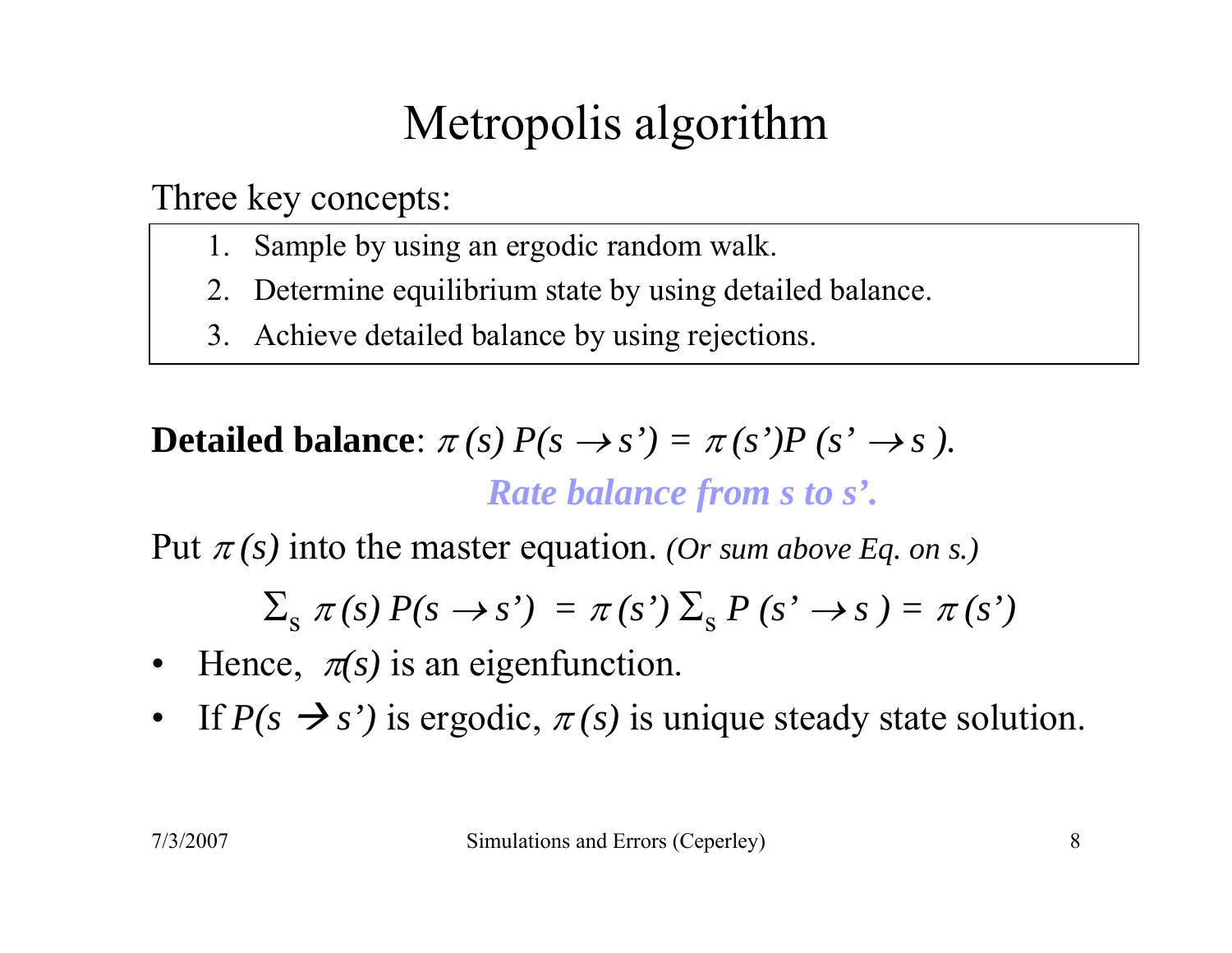#### Rejection Method

#### Metropolis achieves detailed balance by *rejecting* moves.

*General Approach:*

- 1. Choose distribution to sample, e.g.,  $\,\pi({\sf s})\,=\, \exp[-\beta {\sf H}({\sf s})] / {\sf Z}$
- 2. Impose detailed balance on transition:  $K(s{\rightarrow} s')=K(s'{\rightarrow} s)$ where  $K(s\rightarrow s') = \pi(s) P(s\rightarrow s')$

(*probability of being at s)* \* (*probability of going to s')*.

3. Break up transition probability into sampling and acceptance:  $P(s{\rightarrow} s')$  = T(s ${\rightarrow}$ s') A(s ${\rightarrow}$ s')

(*probability of generating s'* from s) \* (*probability of accepting move)*

The optimal acceptance probability that gives detailed balance is:

$$
A(s \rightarrow s') = \min[1, \frac{T(s' \rightarrow s)\pi(s')}{T(s \rightarrow s')\pi(s)}] = \min[1, \frac{\pi(s')}{\pi(s)}]
$$

Normalization of  $\pi(s)$  is not needed or used!

If T is *constant*!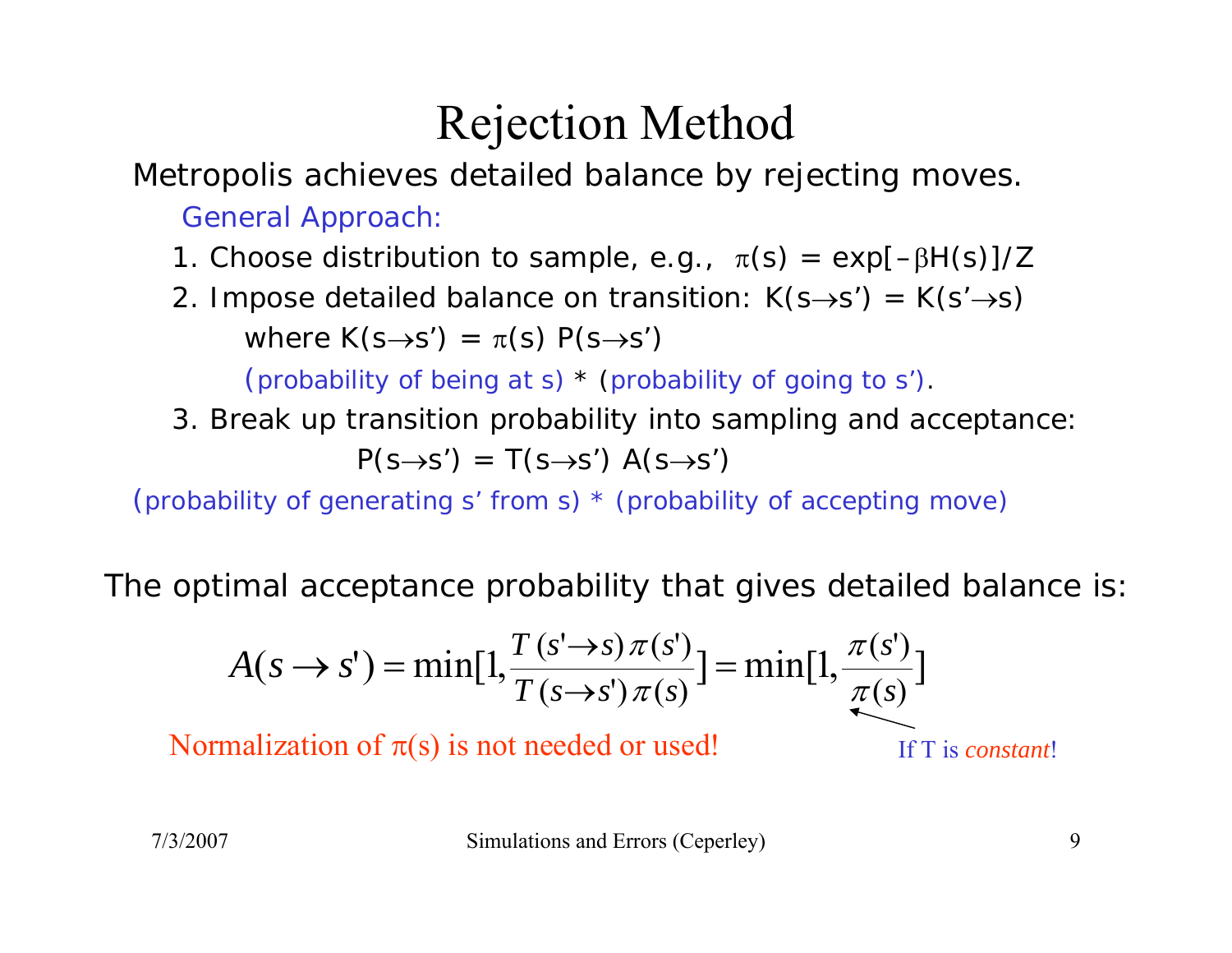#### The "Classic" Metropolis method

#### *Metropolis-Rosenbluth 2 -Teller2 (1953) method is:*

- •Move from s to s' with probability  $T(s\rightarrow s')$  constant
- •Accept with move with probability:

 $A(s \rightarrow s') = min [ 1 , exp ( - (E(s') - E(s))/k_B T ) ]$ 

- Repeat many times
- Given ergodicity, the distribution of s will be the canonical distribution:  $\pi(s) = \exp(-E(s)/k_B T)/Z$
- $\bullet$ **Convergence is guaranteed but the rate is not!**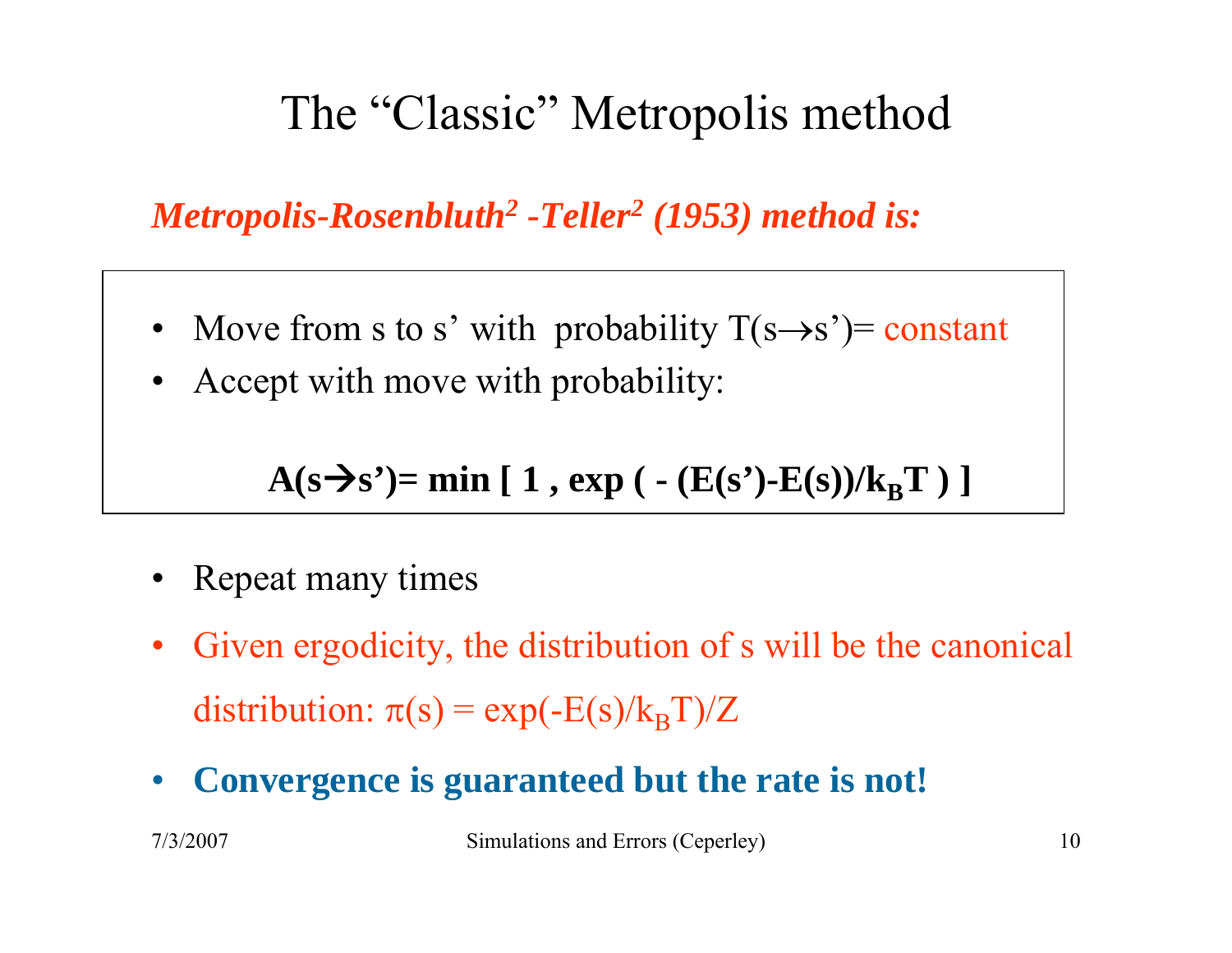# Picture of Metropolis Rejection





- If  $\Delta E < 0$ , it lowers the system energy  $\rightarrow$  accept. **Otherwise**
- Generate UDRN  $u_n$  on  $(0,1)$
- Compare  $u_n$  to  $e^{-\beta \Delta}$ E: **If**  $u_n < e^{-\beta \Delta E}$ **, accept.**  $\mathbf{If} \mathbf{u}_{\mathbf{n}} > \mathbf{e}^{-\beta \Delta \mathbf{E}}, \mathbf{reject}.$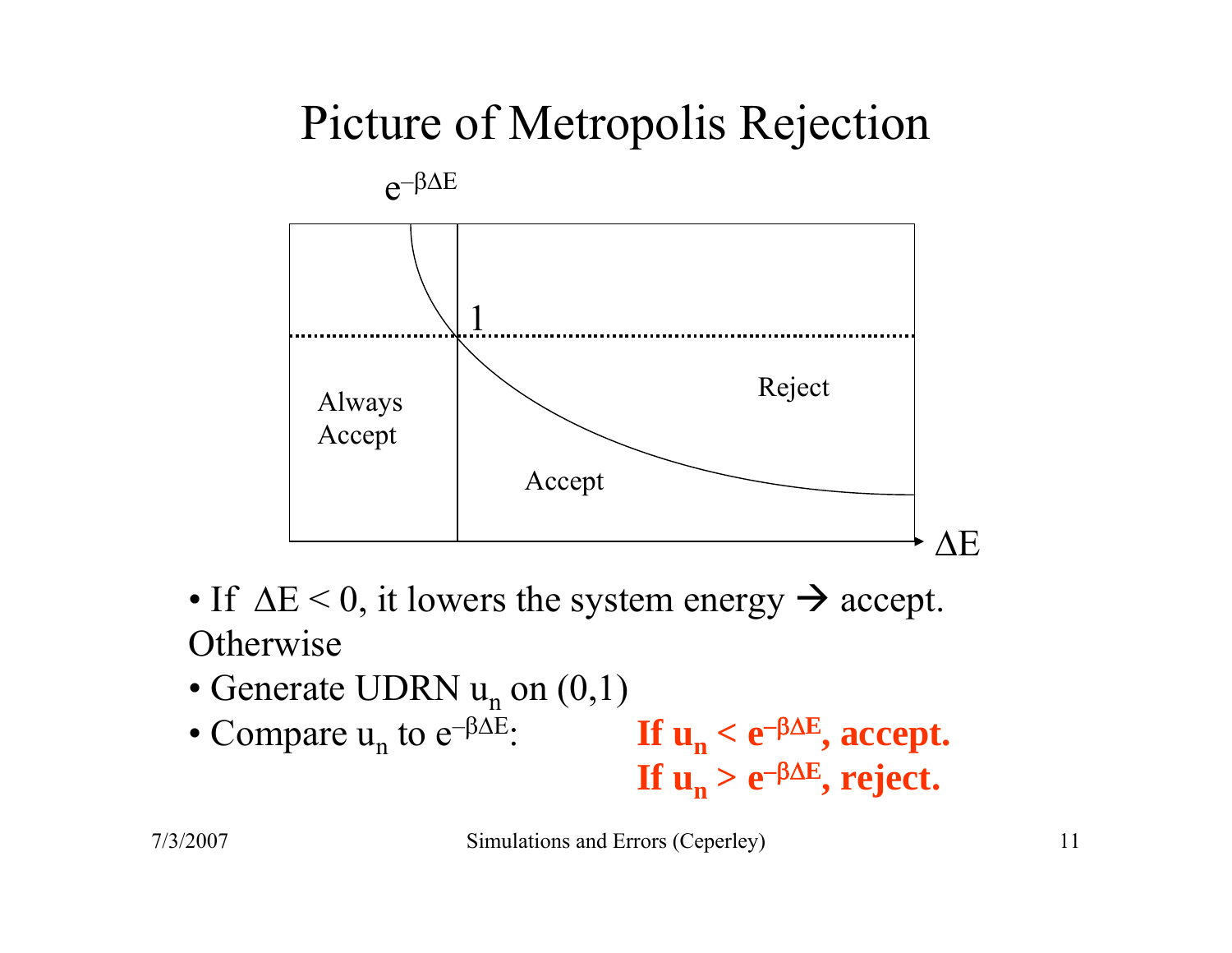#### How to sample

$$
S_{\text{new}} = S_{\text{old}} + \Delta \cdot (sprng - 0.5)
$$

Uniform distribution in a cube of side "Δ".

**Note:** It is more efficient to *move one particle at a time* because only the energy of that particle comes in and the *acceptance ratio will be larger*.

$$
A(s \to s') = \exp[-\beta(V(s') - V(s))]
$$
  
=  $\exp[-\beta \sum_{j \neq i} (v(r_i' - r_j) - v(r_i - r_j))]$   
*For V with cut-off range, difference is local.*

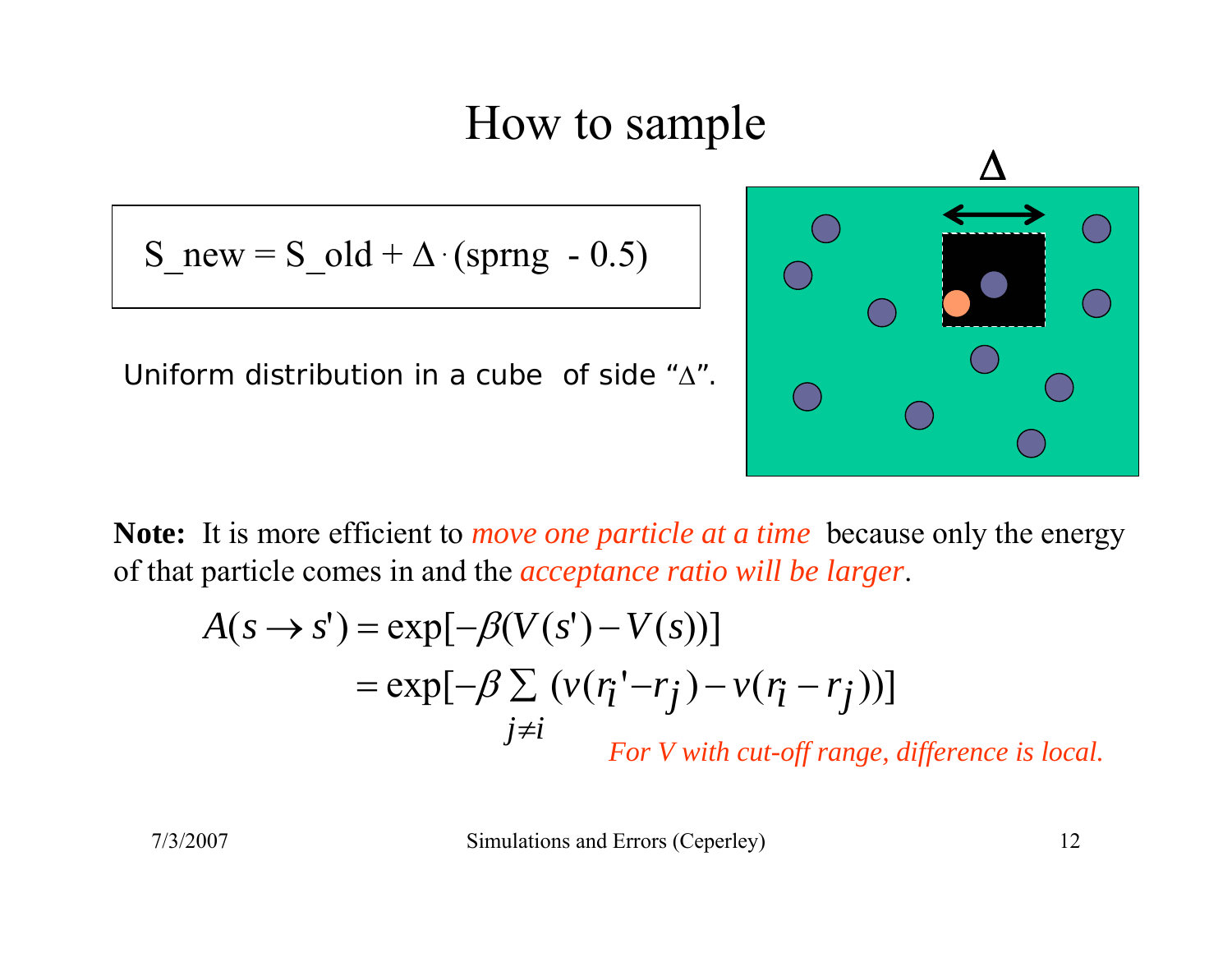#### **MONTE CARLO CODE**

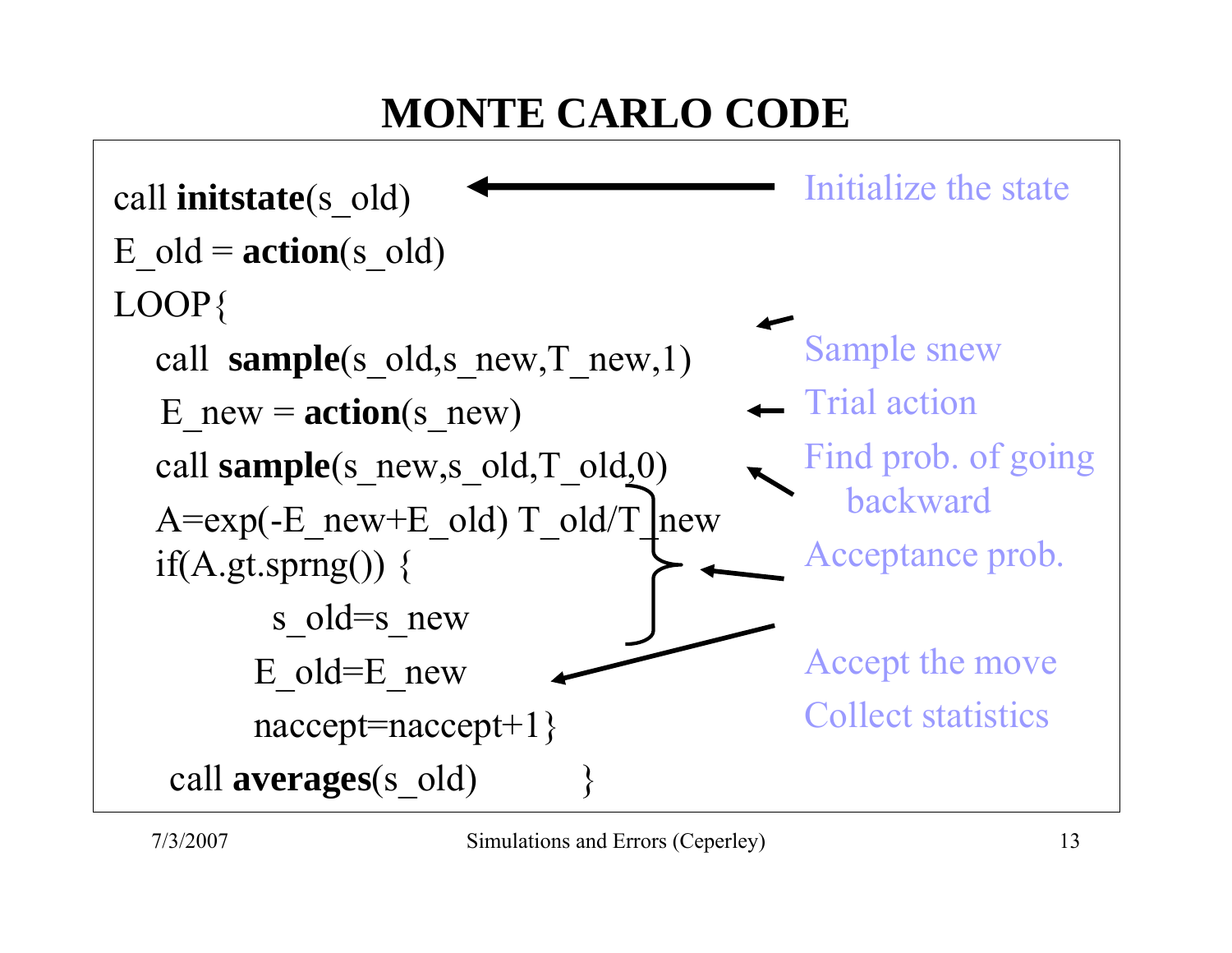# **Overview of MCMC**

- Decide how to move from state to state.
- •Initialize the state
- •Throw away first *k* states as being out of equilibrium.
- •Then collect statistics but be careful about correlations.

Common errors:

- **1. If you can move from**  *s* **to** *s'***, the reverse move must also be possible.**
- **2. Accepted and rejected states count the same!**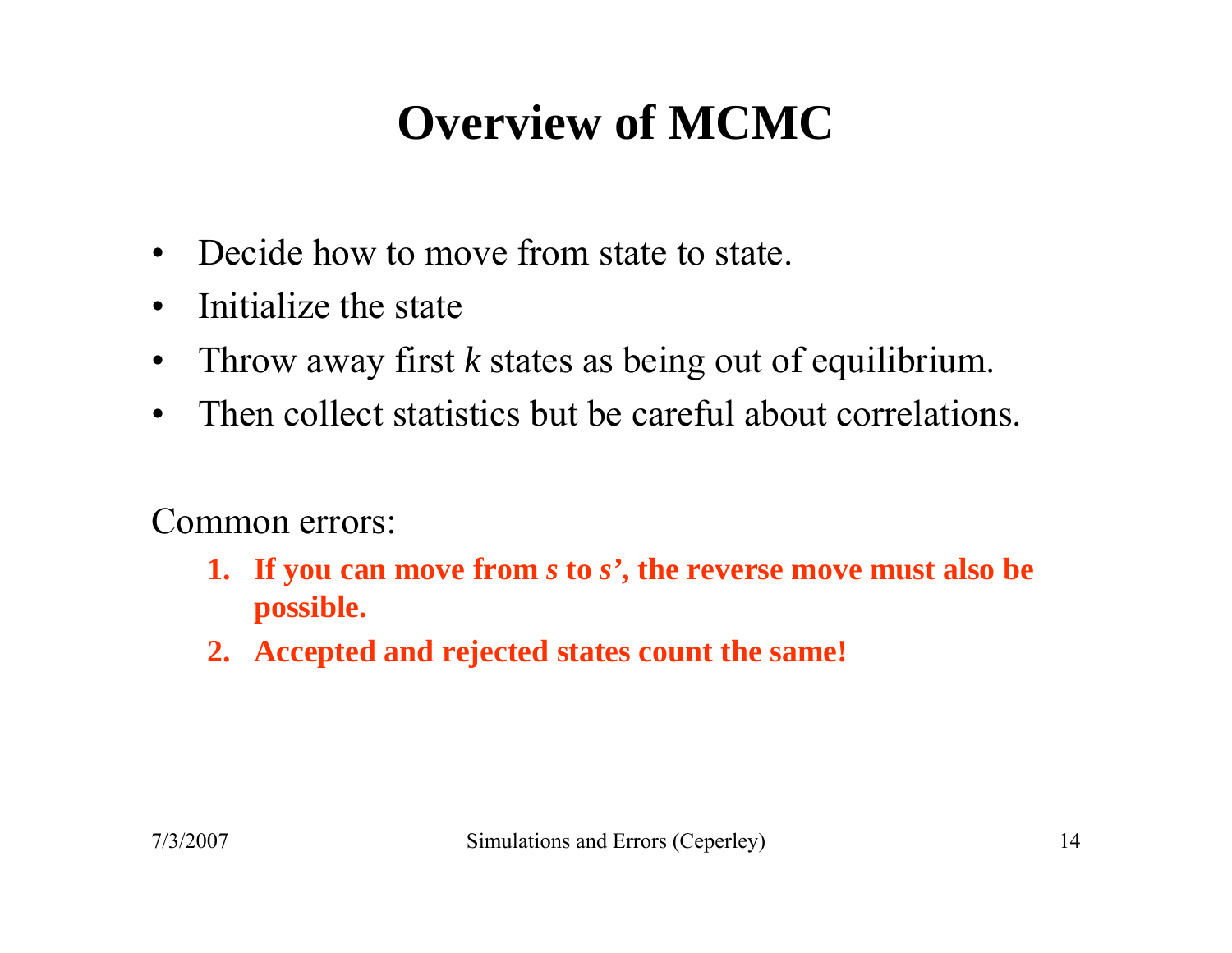• *Always measure acceptance ratio.* Adjust ratio to *roughly*  0.5 by varying the "step size". RULE:  $0.1 < a.r. < 0.9$ 

• A 20% acceptance ratio actually achieves better diffusion than a 50% acceptance ratio *in this example*.

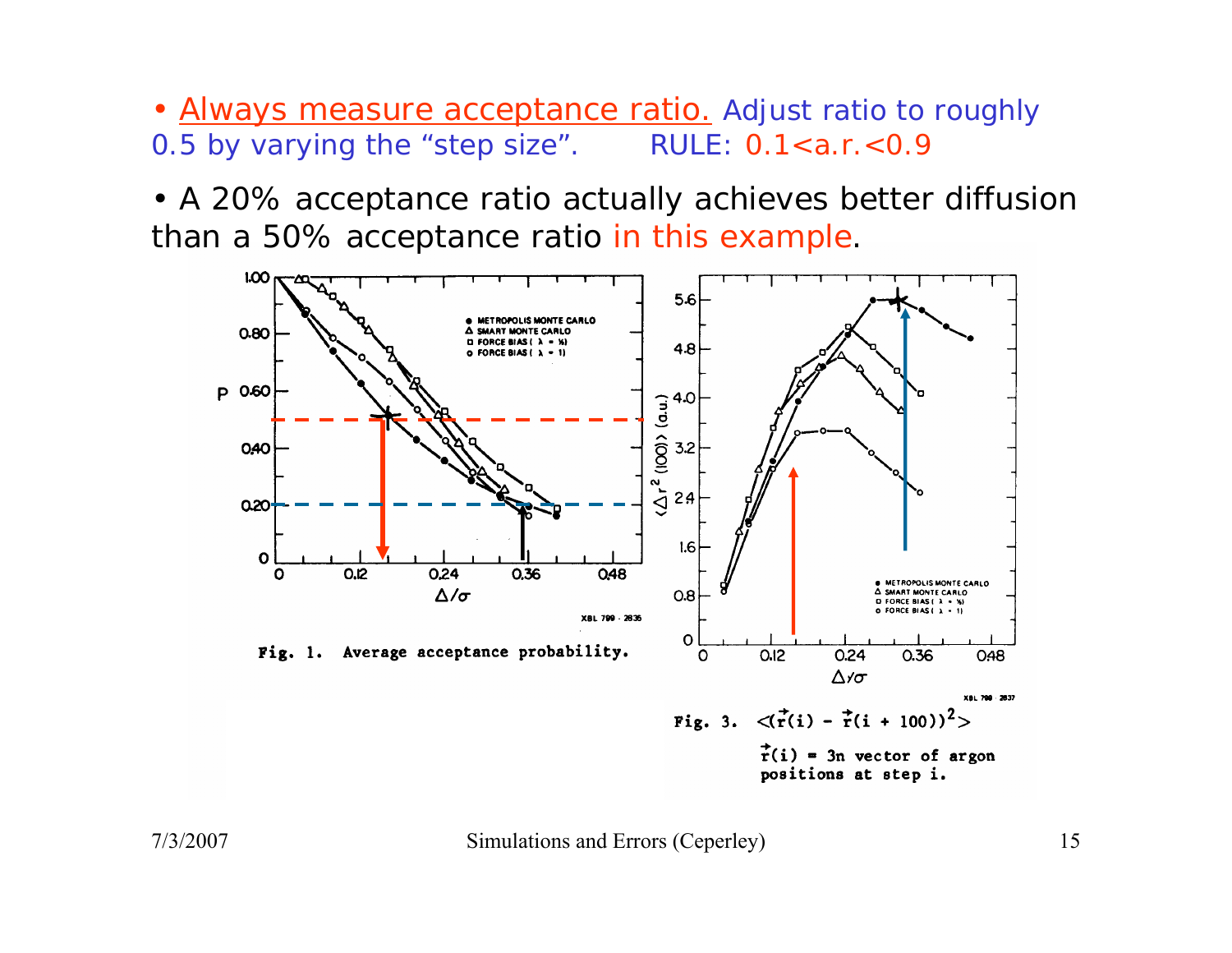Variance of energy (local quantity) is not as sensitive to step size. *MC is a robust method! You don't need to fine tune things!*

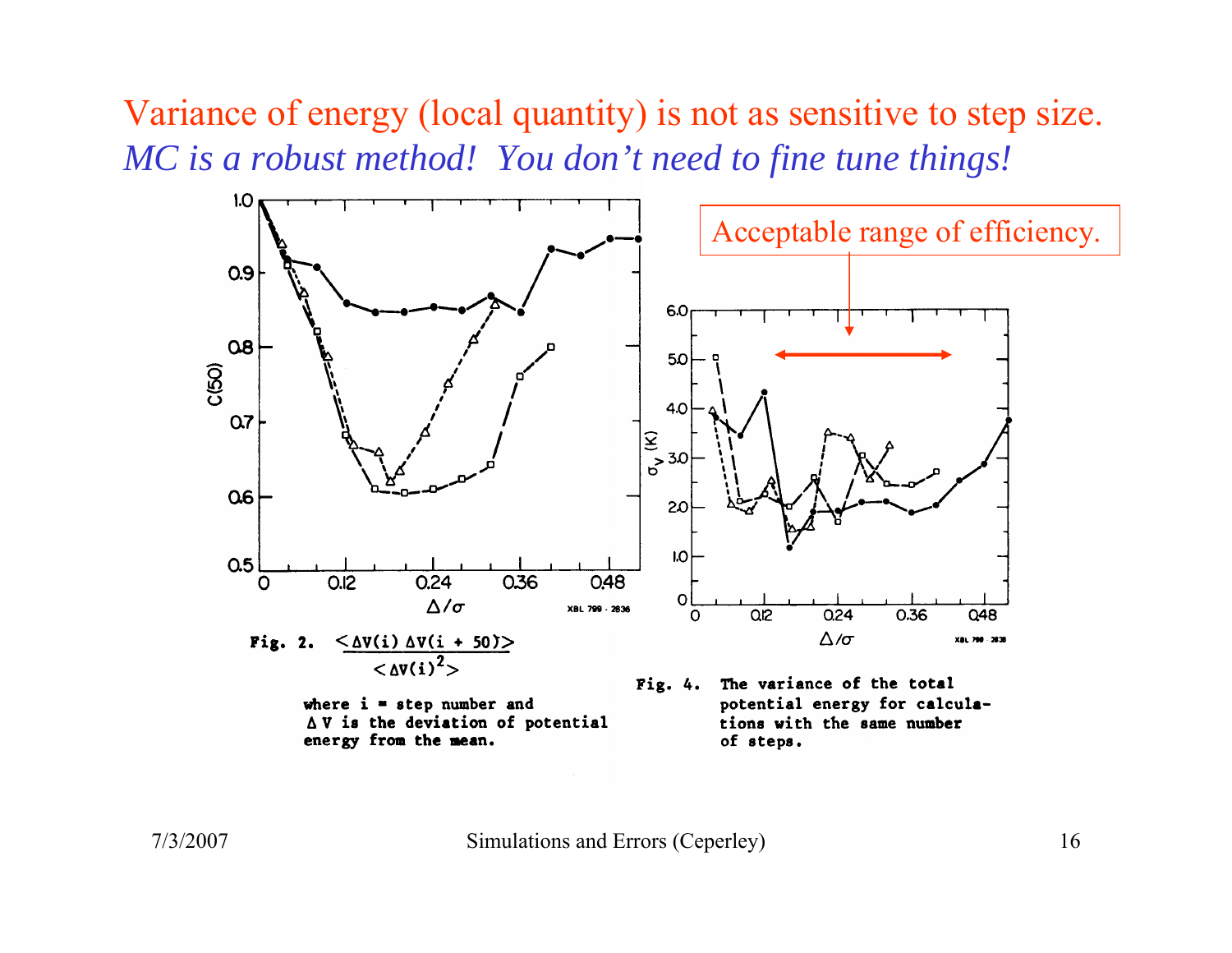### Optimizing the moves

- *Any transition rule is allowed* as long as you can go *anywhere in phase space with a finite number of steps*. (Ergodicity)
- Try to find a  $T(s \rightarrow s') \approx \pi (s')/C$ .

If you can, the acceptance ratio will be 1.

- $\bullet$  Can use the forces to push the walk in the right direction.
	- Taylor expand about current point:  $V(\mathbf{r})=V(\mathbf{r}_0)-F(\mathbf{r})(\mathbf{r}\cdot\mathbf{r}_0)$
	- $\sim$  Then set T(s → s') ≈ exp[ -β(V(r<sub>0</sub>)- F(r<sub>0</sub>)(r-r<sub>0</sub>))]
	- Leads to *Force-Bias Monte Carlo.*
	- Related to Brownian motion (Smoluchowski Eq.) and to diffusion Monte Carlo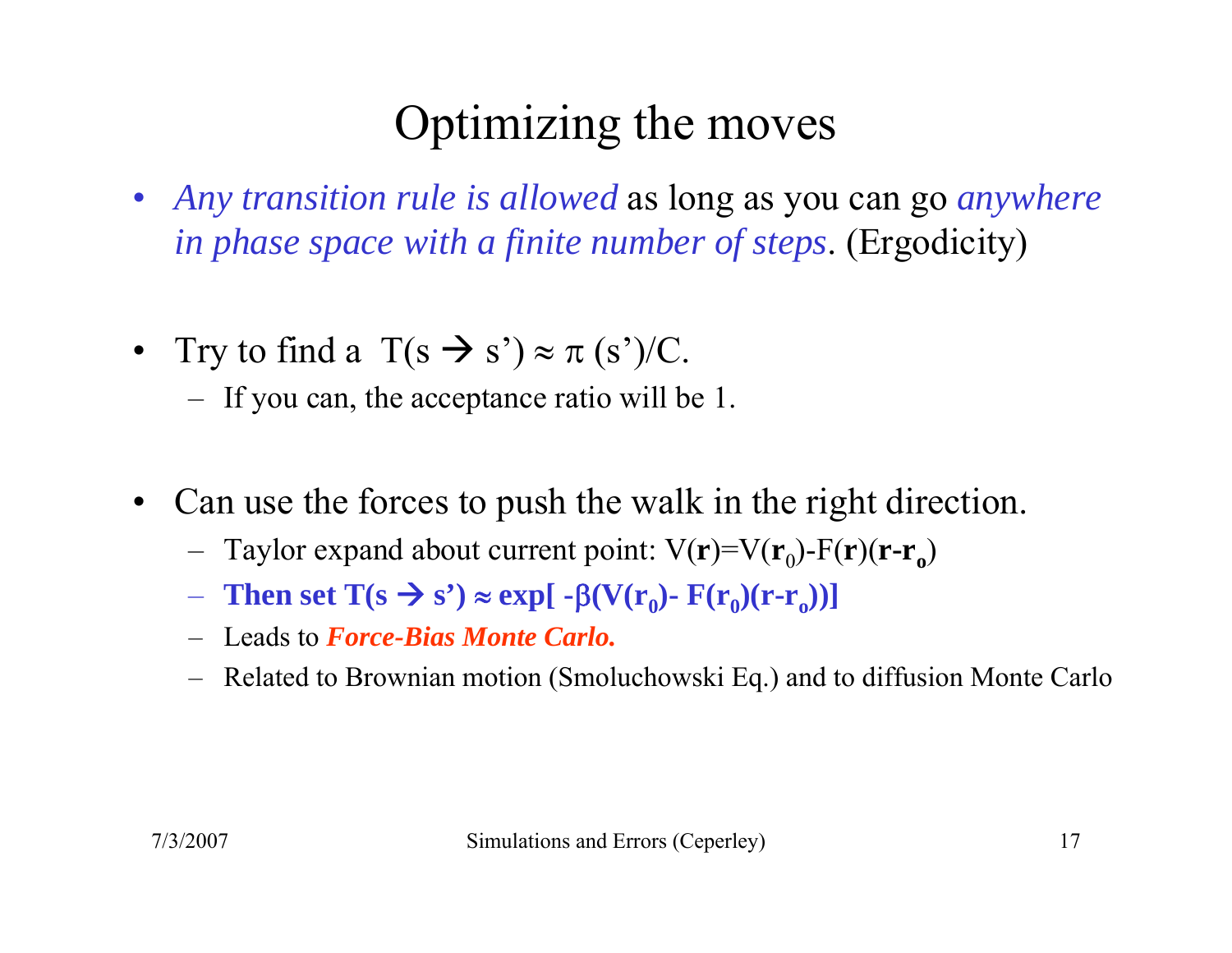#### Estimated Errors

- • In what sense do we calculate exact properties? Answer: if we average long enough the error goes to zero, the errors of the simulation are controlled.
- • Next, how accurate is the estimate of the exact value?
	- Simulation results without error bars are only suggestive.
		- Without error bars one has no idea of its significance.
		- You should **understand formulas and be able to make an** "*eyeball*" *estimate*.
- • **Error bar**: the *estimated error* in the *estimated mean*.
	- Error estimates based on Gauss' *Central Limit Theorem*.
	- **Average** of statistical processes has *normal* (Gaussian) distribution.
	- **Error bars**: square root of the variance of the distribution divided by the number of *uncorrelated* steps.

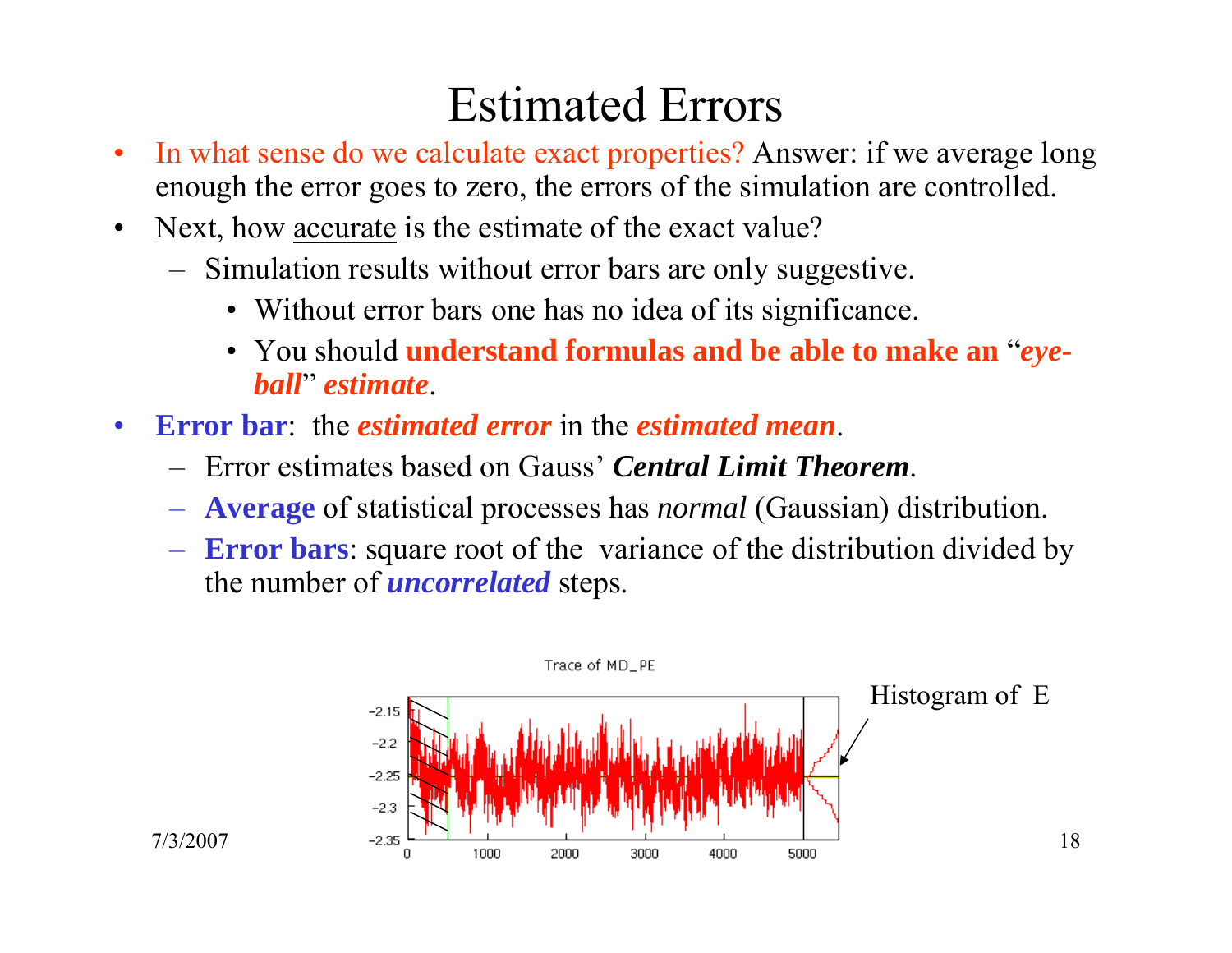#### Central Limit Theorem (Gauss)

Sample N independent values from  $F^*(x)dx$ , i.e.  $(x_1, x_2, x_3, \dots, x_N)$ . Calculate mean as  $\sum\, \mathrm{X_i}.$ 

What is the pdf of mean? *Solve by fourier transforms*

*Characteristic function:*  $c_x(k) = = \int_{-\infty}^{\infty} dx F^*(x) e^{ikx}$  $= and  $>=$$  $\int_{-\infty}^{\infty} dx \ E^*(x) e^{ikx} \ C_y(k) = c_x (k/N)^N$  $\lim_{N \to \infty} c_y(k) = e^{ik \kappa_1 - k^2 \kappa_2 / 2N - ik^3 \kappa_3 / 6N^2 ...}$ =

Cumulants: Mean =  $\kappa_1$  Variance=  $\kappa_2$  Skewness =  $\kappa_3$  Kurtosis=  $\kappa_4$ The n=1 moment remains invariant but the rest get reduced by higher powers of N.

Given enough averaging almost anything becomes a Gaussian distribution.

$$
P(y) = (N/2\pi\kappa_2)^{1/2} \exp\left[-\frac{N(y-\kappa_1)^2}{2\kappa_2}\right] \text{ standard error}(y) = \sigma = \sqrt{\frac{\kappa_2}{N}}
$$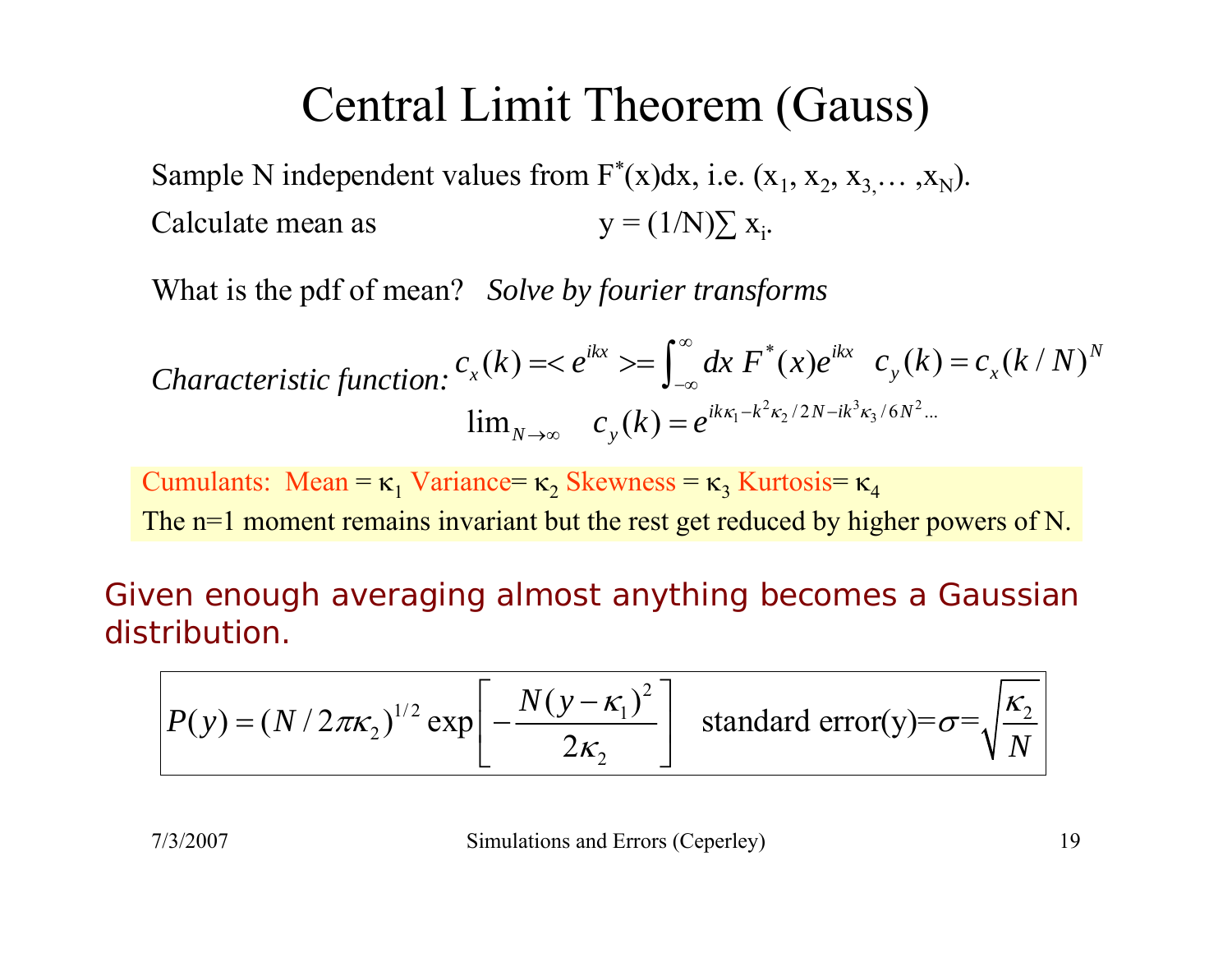

Figure 1. Distributions of sums of uniform random numbers, each compared with the normal distribution. (a)  $R_1$ , the uniform distribution. (b)  $R_2$ , the sum of two uniformly distributed numbers. (c) R<sub>3</sub>, the sum of three uniformly distributed numbers. (d)  $R_{12}$ , the sum of twelve uniformly distributed numbers.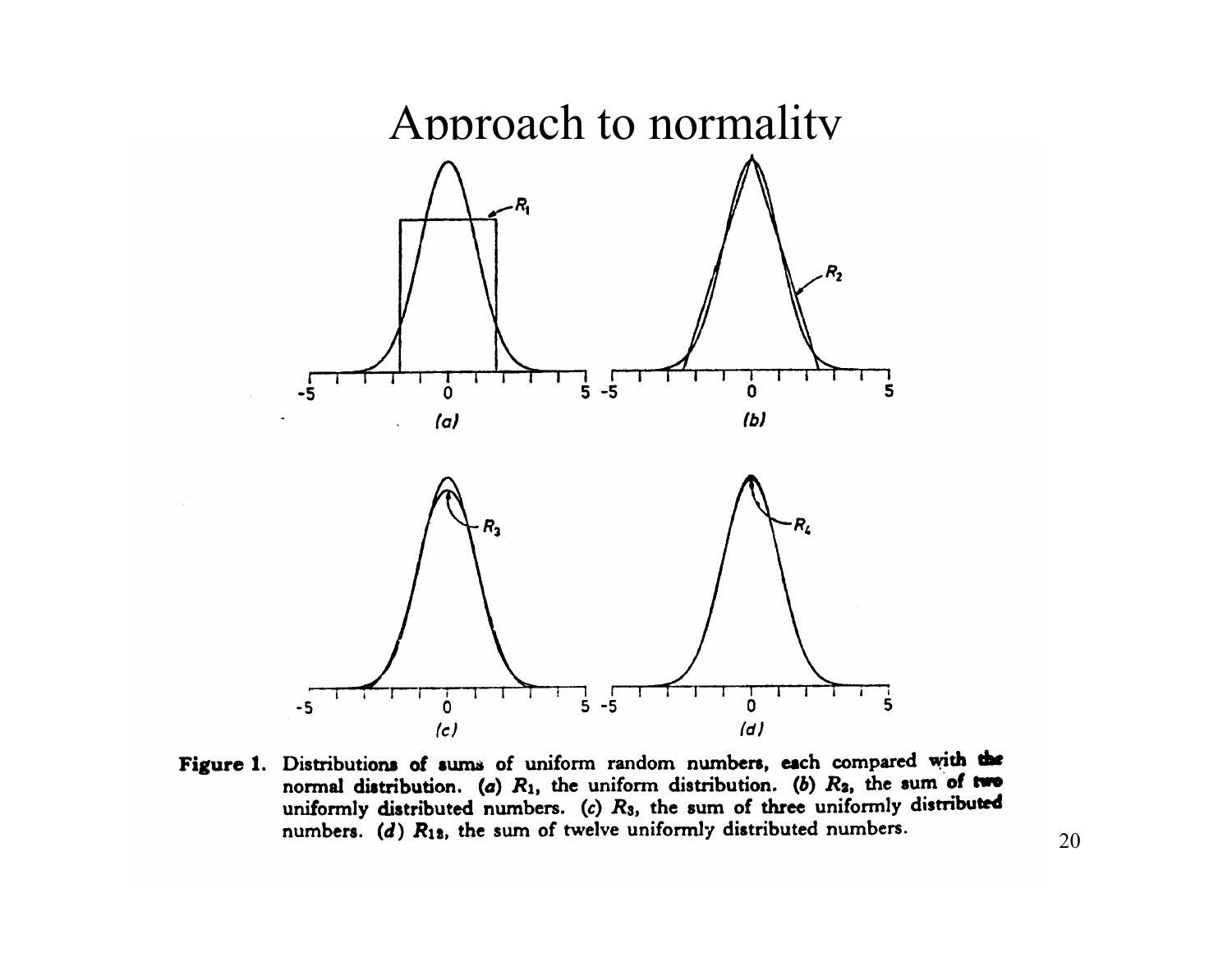#### Conditions on Central Limit Theorem

$$
I_n =  = \int_{-\infty}^{\infty} dx \ F^*(x) x^n
$$

- •We need the first three moments to exist.
	- $-$  If I<sub>0</sub> is not defined  $\Rightarrow$  not a pdf
	- $-$  If I<sub>1</sub> does not exist  $\Rightarrow$  not mathematically well-posed.
	- $-$  If  $I_2$  does not exist  $\Rightarrow$  infinite variance. Important to know if variance is finite for simulations.
- •Divergence could happen because of tails of distribution

$$
I_2 =  = \int_{-\infty}^{\infty} dx F^*(x) x^2
$$

We need:

$$
\lim_{x \to \pm \infty} x^3 F^*(x) \to 0
$$

•OR Divergence because of singular behavior of F<sup>\*</sup> at finite x:

We need:  $\lim_{x\to 0} xF^*(x) \to 0$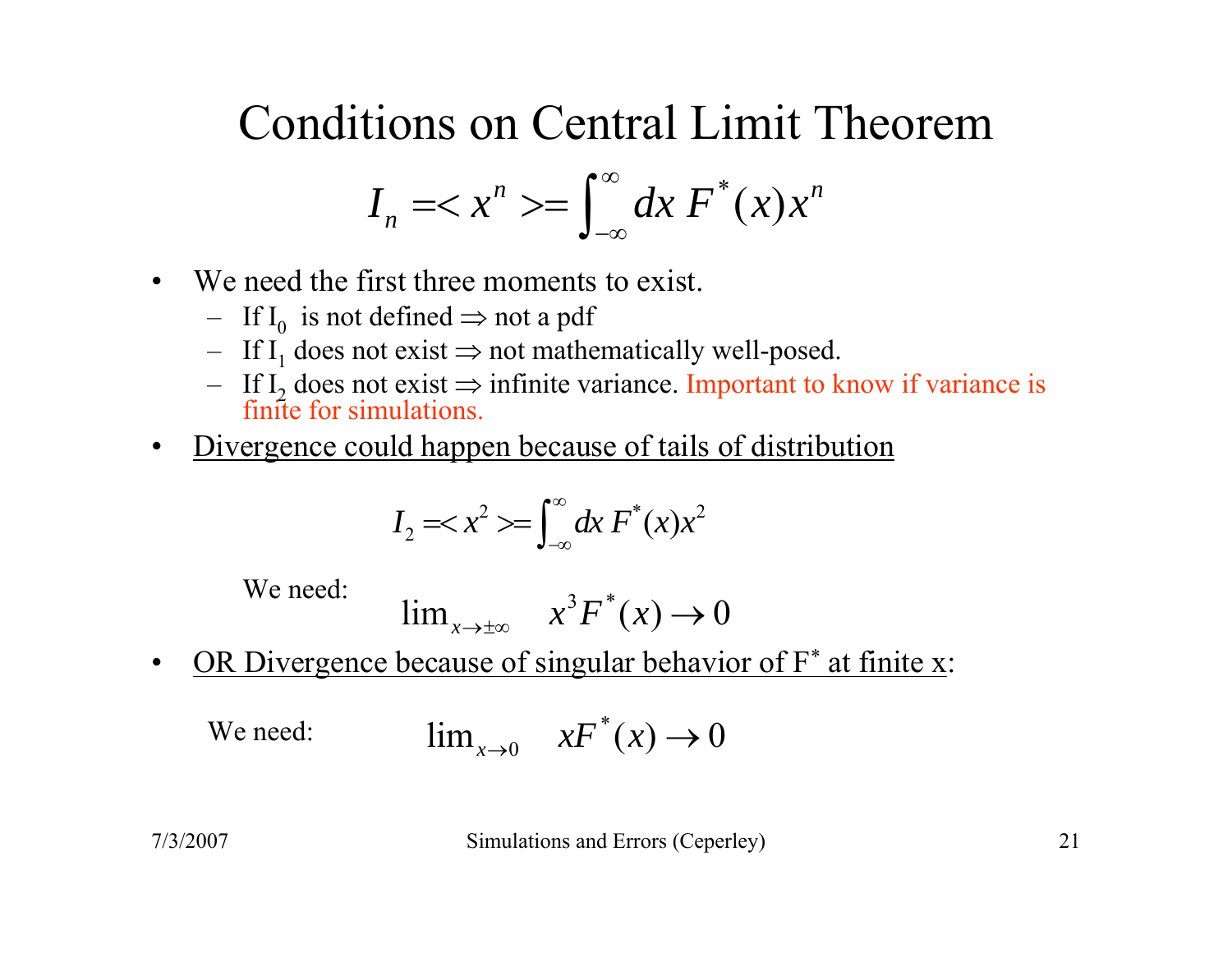#### Estimating Errors

•Uncorrelated data

$$
\begin{cases}\n\{a_{t}\} & 0 < t \leq N \\
\langle a_{t} \rangle \approx \overline{a} = \frac{1}{N} \sum_{t} a_{t} \\
\text{error}(\overline{a}) = \left\langle (\overline{a} - \langle a_{t} \rangle)^{2} \right\rangle^{1/2} \approx \left[ \frac{\sum_{t} \delta a_{t}^{2}}{N(N-1)} \right]^{1/2} \\
\delta a_{t} \equiv a_{t} - \overline{a} \\
\overline{\left\langle \sum_{t} \delta a_{t}^{2} \right\rangle^{1/2}} = \left\langle (\overline{a} - \langle a_{t} \rangle)^{2} \right\rangle^{1/2} \approx \left\langle \frac{\kappa \sum_{t} (a_{t} - \overline{a})^{2}}{N(N-1)} \right\rangle^{1/2} \\
\kappa = 1 + 2 \sum_{t=1}^{\infty} \frac{\langle \delta a_{t} \delta a_{0} \rangle}{\langle \delta a^{2} \rangle} = \text{correlation time}\n\end{cases}
$$

•Correlated data

- $\bullet$ Problem: how to cut off the summation for κ.
- 7/3/2007 Simulations and Errors (Ceperley) 22  $\bullet$  Blocking method: average together data in blocks longer than the correlation time until it is uncorrelated.

 $t = 1$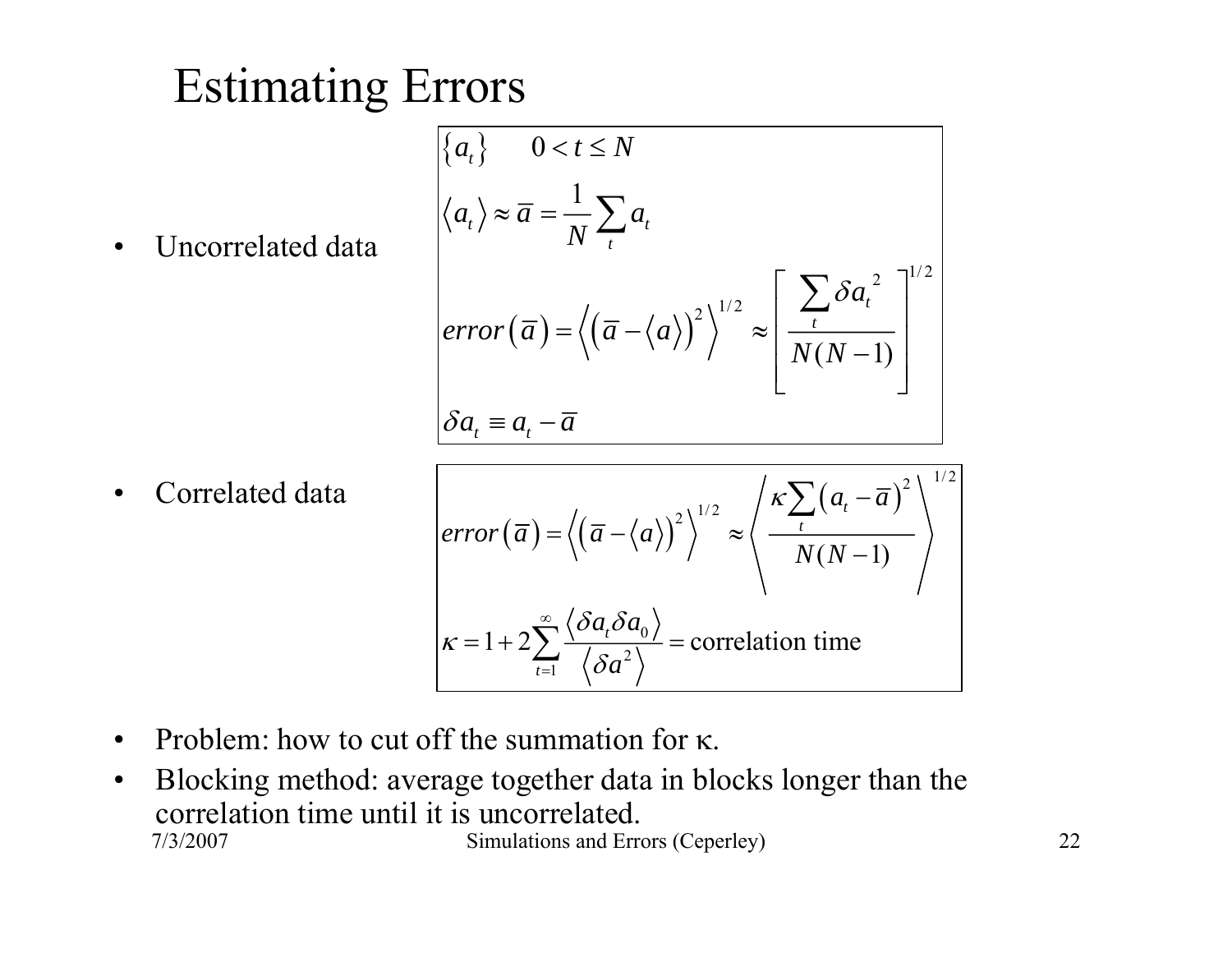**Estimate of errors**  
\n
$$
error(\overline{a}) = \langle (\overline{a} - \langle a \rangle)^2 \rangle^{1/2} \approx \langle \frac{\kappa \sum_i (a_i - \overline{a})^2}{N(N-1)} \rangle^{1/2}
$$
  
\n $\kappa = 1 + 2 \sum_{i=1}^{\infty} C(t) = \text{correlation time} \approx 2 \int_0^{\infty} \frac{dt}{\delta t} C(t)$   
\n $C(t, t') = \frac{\langle \delta a_i \delta a_{i'} \rangle}{\langle \delta a^2 \rangle} = C(|t - t'|) = \text{autocorrelation function}$   
\n $\langle (\overline{a} - \langle a \rangle)^2 \rangle = \langle \frac{1}{N^2} \sum_{i,i'}^{N} \delta a_i \delta a_{i'} \rangle = \frac{\langle \delta a^2 \rangle}{N^2} \sum_{i,i'}^{N} C_{|t - t'|} \le \frac{\langle \delta a^2 \rangle}{N^2} \sum_{i'=1}^{N} \sum_{i=-\infty}^{\infty} C_i = \langle \delta a^2 \rangle \frac{\kappa}{N}$   
\nt'  
\n**t**

7/3/2007 Simulations and Errors (Ceperley) 23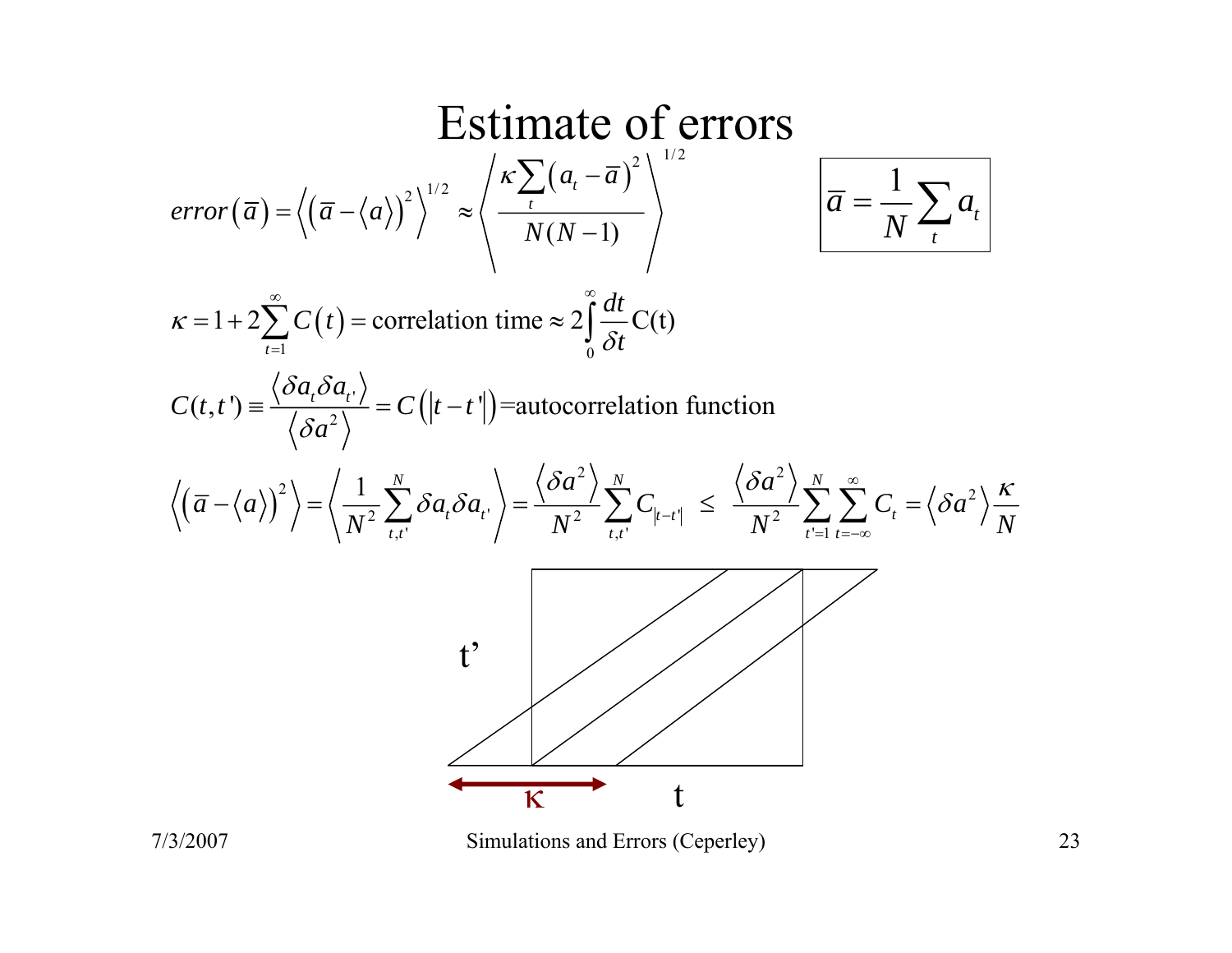# DataSpork

#### Interactive code to perform statistical analysis of data

|                                          | Analyzer (9/14/98)<br>п |      |
|------------------------------------------|-------------------------|------|
| File                                     | - All Datasets          |      |
| The file md3.sca contains 4 datasets.    |                         |      |
| time                                     |                         |      |
| MD_EN<br>D_PE                            |                         | View |
| MOM^2                                    |                         |      |
| Email questions/bugs to shumway@uiuc.edu |                         |      |

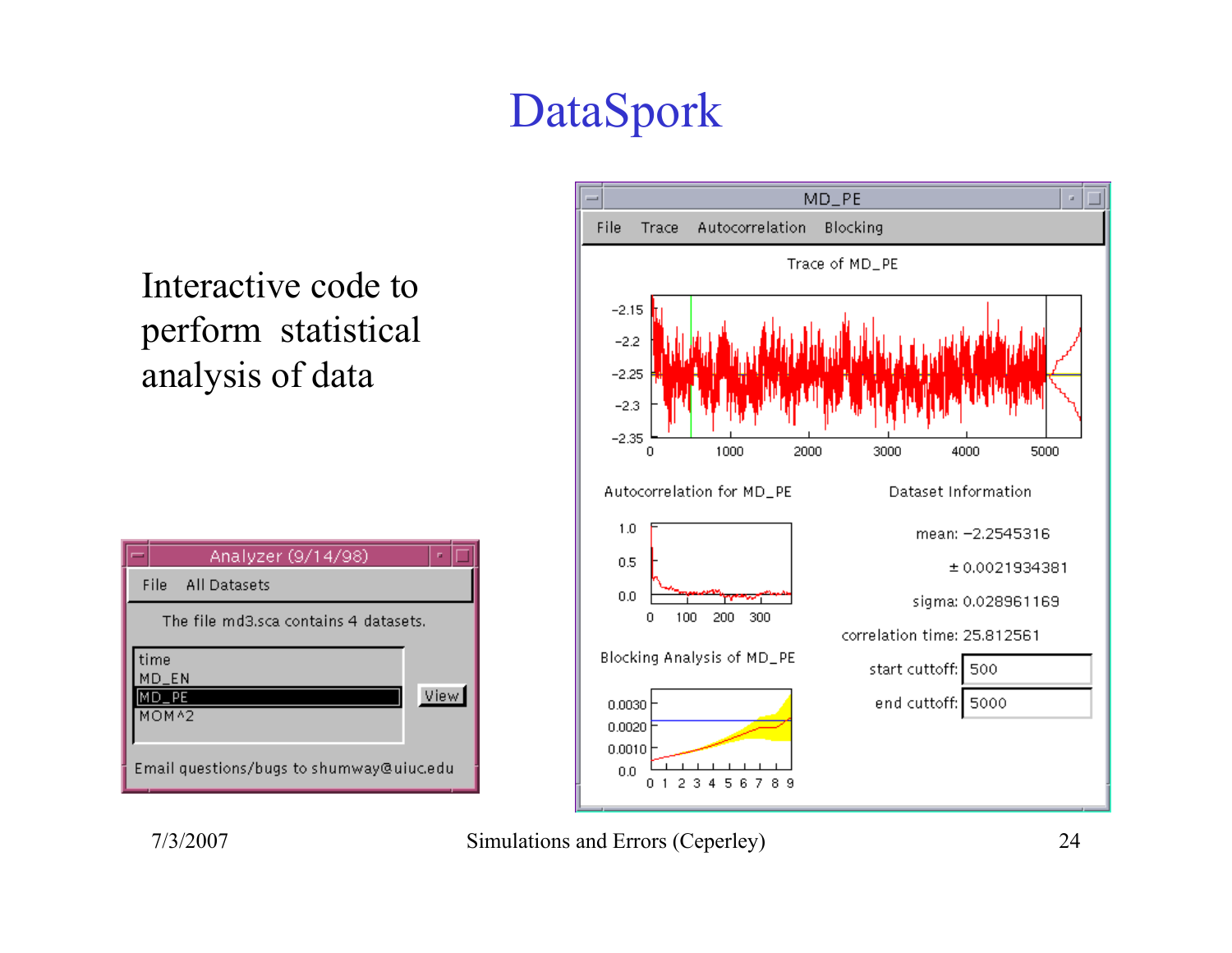#### Correlated data









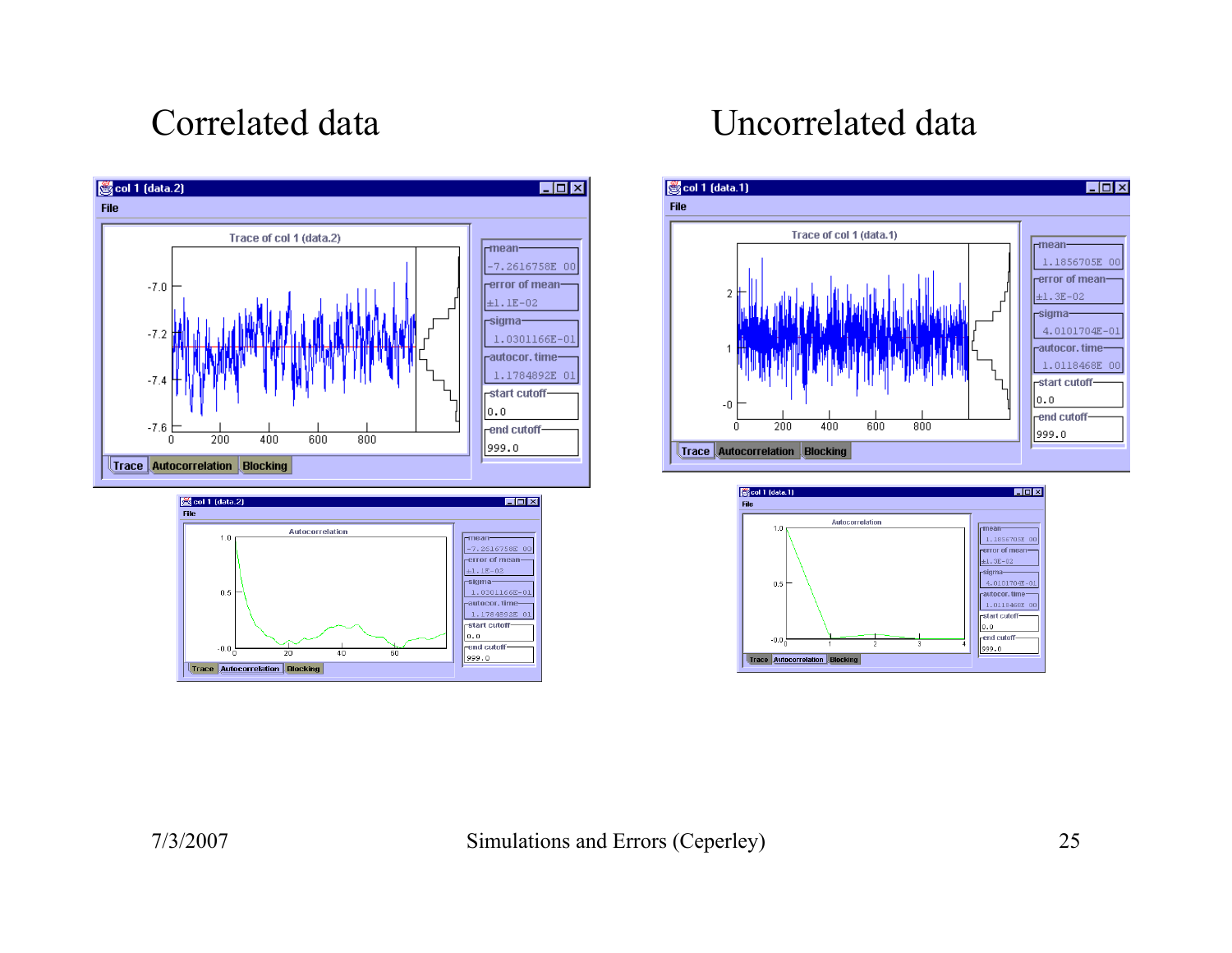# Statistical vs. Systematic Errors

- $\bullet$  What are statistical errors?
	- Statistical error measures the distribution of the averages about their avg.
	- *Statistical error can be reduced by extending or repeating runs*, increase N.

standard error(y)=
$$
\sigma = \sqrt{\frac{\kappa_2}{N}}
$$

 $\bullet$  The efficiency is how we measure the rate of convergence of the statistical errors.

$$
\zeta = \frac{1}{T\sigma^2}
$$

- – It depends on the computer, the algorithm, the property etc. But not on the length of the run.
- $\bullet$  What are systematic errors ?
	- Systematic error measures the others errors. Even if you sample forever you do not get rid of systematic errors.
	- – Systematic error is caused by round-off error, non-linearities, bugs, nonequilibrium, etc.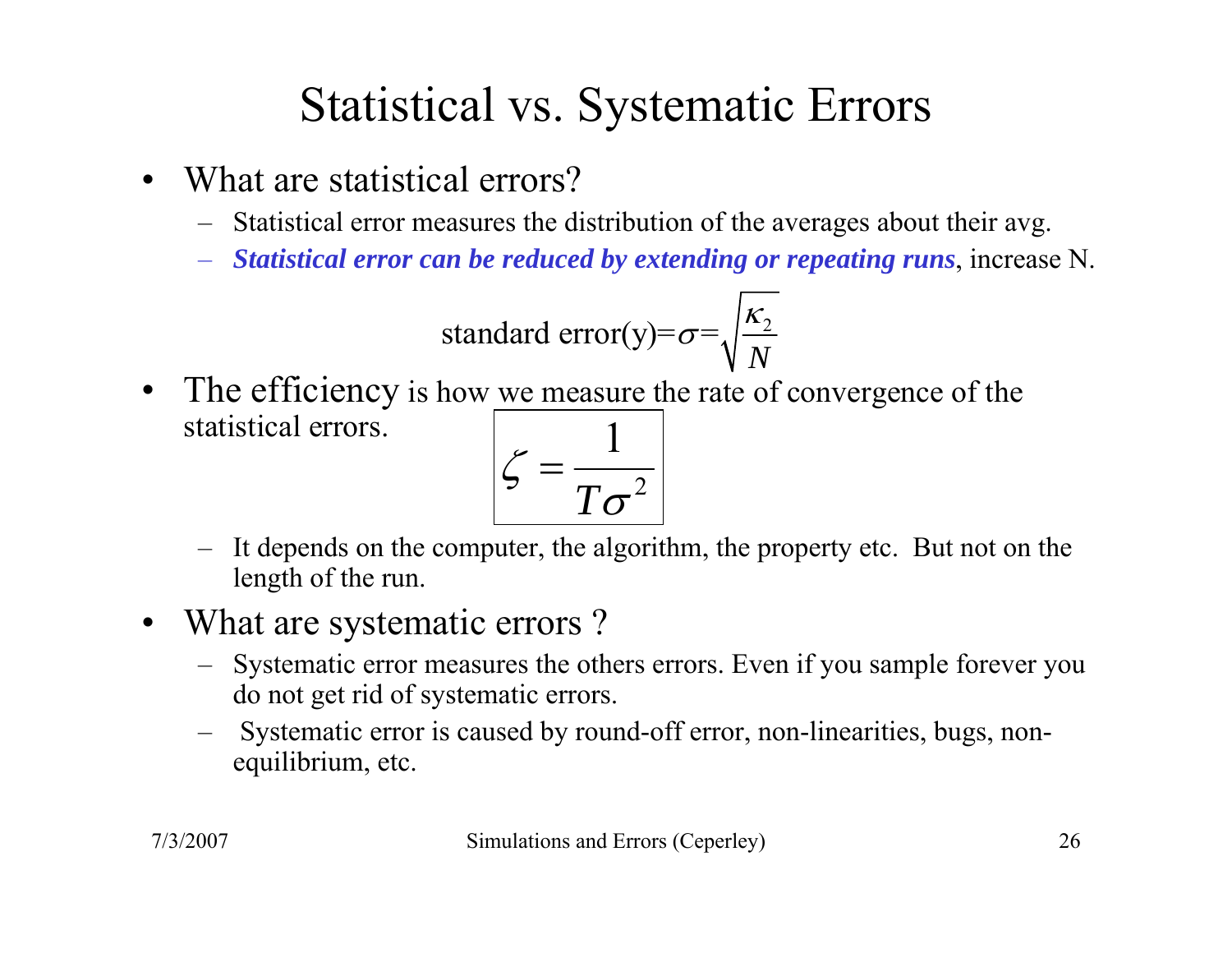#### Statistical Vocabulary

- **Trace of A(t)**:
- **Equilibration time**.
- **Histogram** of values of A ( P(A) ).
- **Mean** of A (a).
- **Variance** of A ( v ).
- **estimate of the mean:**  ΣA(t)/N
- **estimate of the variance**
- **Autocorrelation** of A (C(t)).
- **Correlation time** κ .
- The (estimated) **error** of the (estimated) **mean** ( σ ).
- **Efficiency**  $[= 1/(CPU time * error 2)]$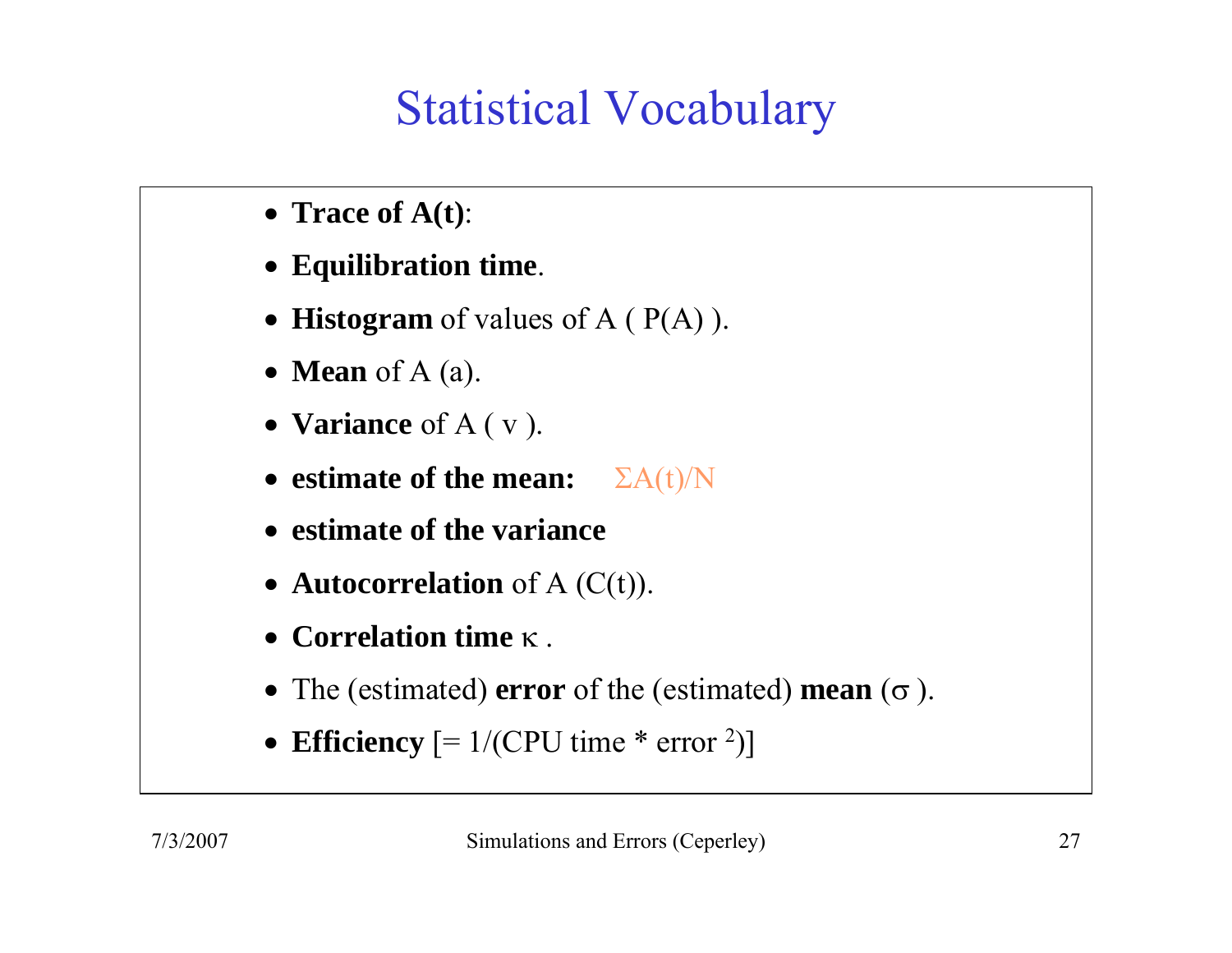#### Statistical thinking is slippery: be careful

- •"Shouldn't the energy settle down to a constant"
	- NO. It fluctuates forever. It is the overall mean which converges.
- •Because data is correlated, the central limit theorem is invalid
- • "The cumulative energy has converged".
	- BEWARE. Even pathological cases have smooth cumulative energy curves.
- $\bullet$  "Data set A differs from B by 2 error bars. Therefore it must be different".
	- This is normal in 1 out of 10 cases. If things agree too well, something is wrong!
- • "My procedure is too complicated to compute errors"
	- NO! Run your whole code 10 times and compute the mean and variance from the different runs. If a quantity is important, you MUST estimate its errors.